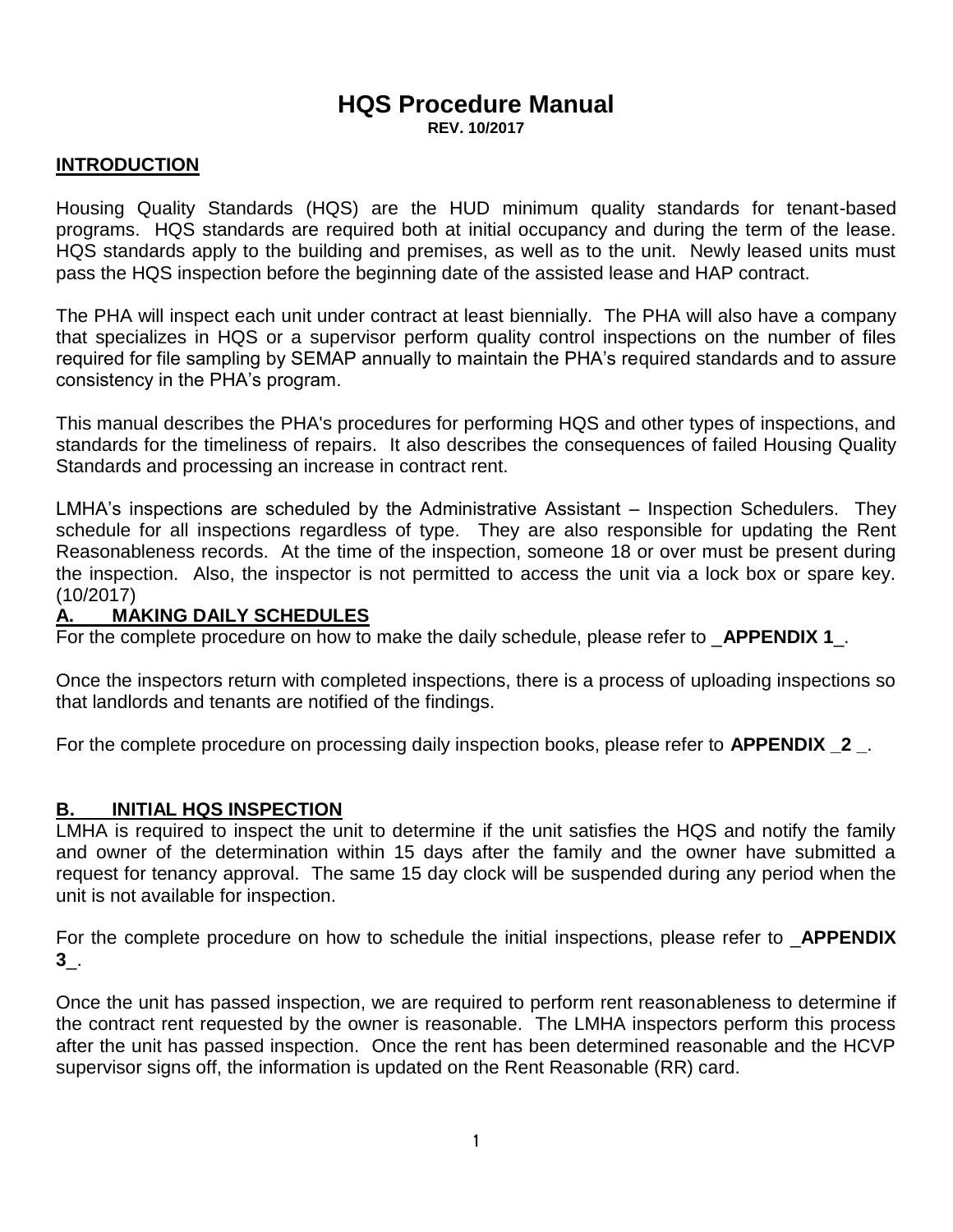Once the Occupancy Specialist has entered the lease and contract information into the system, we update the RR card. For the complete procedure on completing the RR card, please refer to **APPENDIX 4.**

# **C. BIENNIAL HQS INSPECTIONS**

LMHA conducts an inspection at least biennially. Inspections will be scheduled at least 364 days from the last inspection.

Inspections should be scheduled and letters printed and mailed at least two weeks prior to the annual inspection date.

For the complete procedure on how to schedule the annual inspections, please refer to \_\_**APPENDIX 5**\_.

# **SELF CERTIFICATION OF DEFICIENCIES**

There are times when the inspector finds a few minor items that do not meet HQS. The PHA will accept an owner and tenant certification as proof that certain deficiencies have been repaired without having a physical re-inspection. This is only the case when three (3) or less of the following items fail. This includes any of the following deficiencies:

Missing light globe Missing 3rd floor escape ladder Owner-provided stove burner or oven not working Torn/missing screen on window or door Inside door knob assembly missing/broken for *bathroom doors* Storm door plunger broken Dishwasher or garbage disposal repair/remove Bathroom ceiling vent fan install/repair

**Broken** drain stoppers Missing/broken refrigerator door gasket Closet door off track Street number not present and/or visible from street High grass (see explanation below) Tub caulking missing Mold-like substance in area Heat registers not secured

*Lorain County consists of many cities, each with their own standard for lawn maintenance. The PHA will determine that a violation has occurred if a unit's grass is higher than 12 inches*  contingent upon that city's code. If the city in which a unit is located has a violation code that *is less than 12 inches, the PHA will adopt that city's definition of high grass.*

A failed item for which the owner/tenant has a receipt verifying the item/part is on order

The owner and tenant must certify the repair has been made. The PHA will not need to perform a re-inspection but reserves the right to perform a re-inspection if there is just cause. (eff 1/12)

# **Time Standards for Repairs**

Emergency items which endanger the family's health or safety must be corrected within 24 hours of notification. (See Emergency Repair Items section in this chapter.)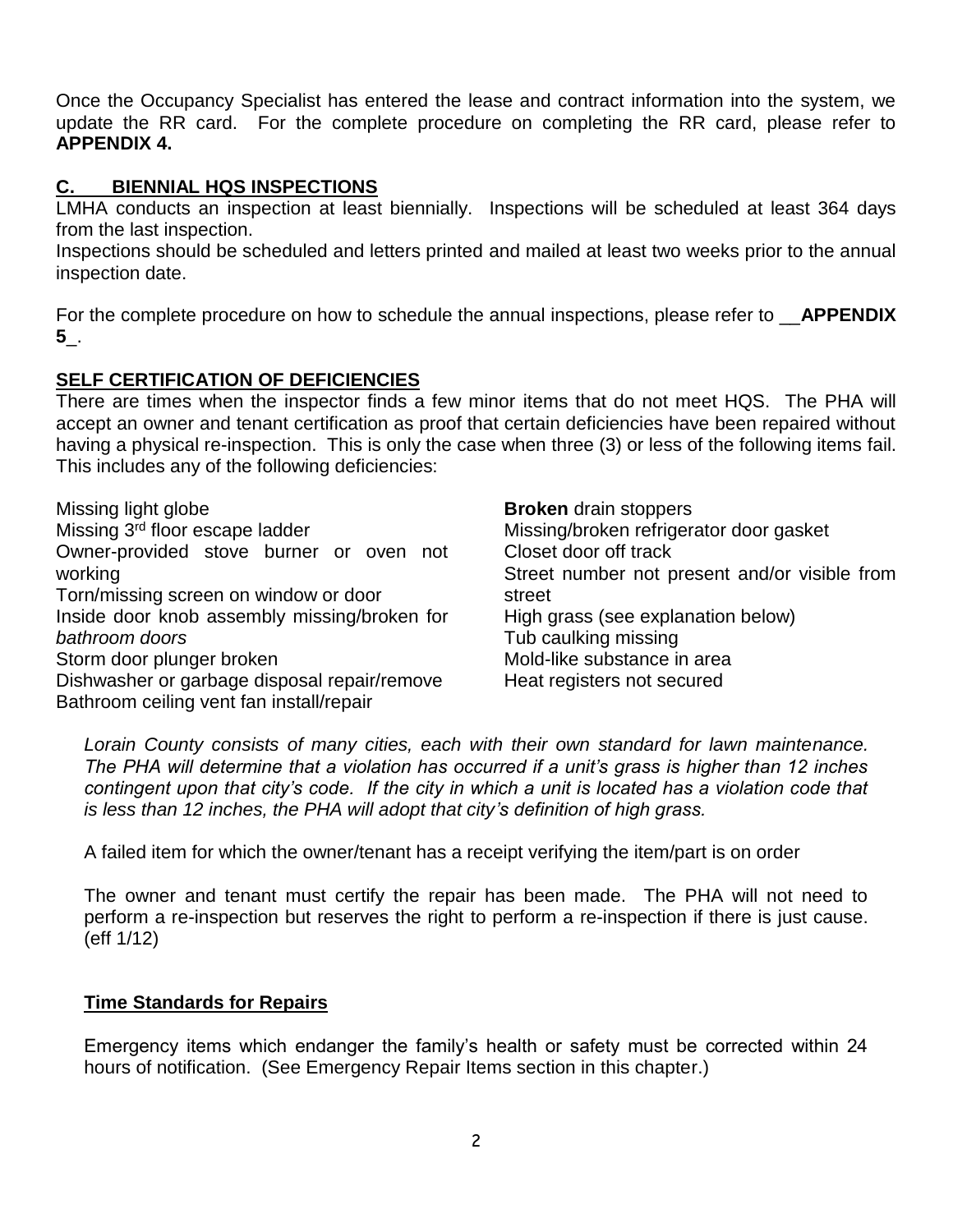For non-emergency items, repairs must be made within 30 days. **The PHA has the discretion to require that some items be repaired within a time period of two weeks. i.e. infestation.**For information on extensions or exceptions to timeframe, see page 19 and 20.

For major repairs, the HCV Manager or Assistant Manager must approve an extension beyond 30 days.

# **D. SPECIAL/COMPLAINT INSPECTIONS**

These types of inspections are scheduled as a result of someone reporting a deficiency at the unit. This includes being notified by the family, owner or any third party such as neighbors or public officials. With this inspection, LMHA will only inspect the deficiencies that were reported. However, if the inspector notices additional deficiencies that would cause the unit to fail HQS, the responsible party will be required to make the necessary repairs.

For the complete procedure on how to schedule the special inspections, please refer to \_**APPENDIX 6**\_.

# **E. QUALITY CONTROL INSPECTIONS**

LMHA is required to perform quality control inspections for SEMAP purposes. The majority of these inspections are outsourced to an agency that conducts them. We are currently contracted with The Inspection Group.

For the complete procedure on how to schedule the HQC inspections, please refer to \_**APPENDIX 7**.

# **F. ACCEPTABILITY CRITERIA AND EXCEPTIONS TO HQS**

The PHA adheres to the acceptability criteria in the program regulations, **local codes and the additions described below.** 

Housing Quality Standards with corresponding location codes per HUD form 52580-A:

#### **Living Room**

If the unit is an efficiency apartment, consider the living room present.

#### 1.2 Electricity

There must be at least two working outlets or one working outlet and one working light fixture.

All hanging light fixtures designed to have a globe, must have a globe. Missing or broken globes will be considered an HQS deficiency.

In order to qualify, the outlets must be present and properly installed in the baseboard, wall or floor of the room. Do not count a single duplex receptacle as two outlets, ie., there must be two of these in the room, or one of these plus a permanently installed ceiling or wall light fixture.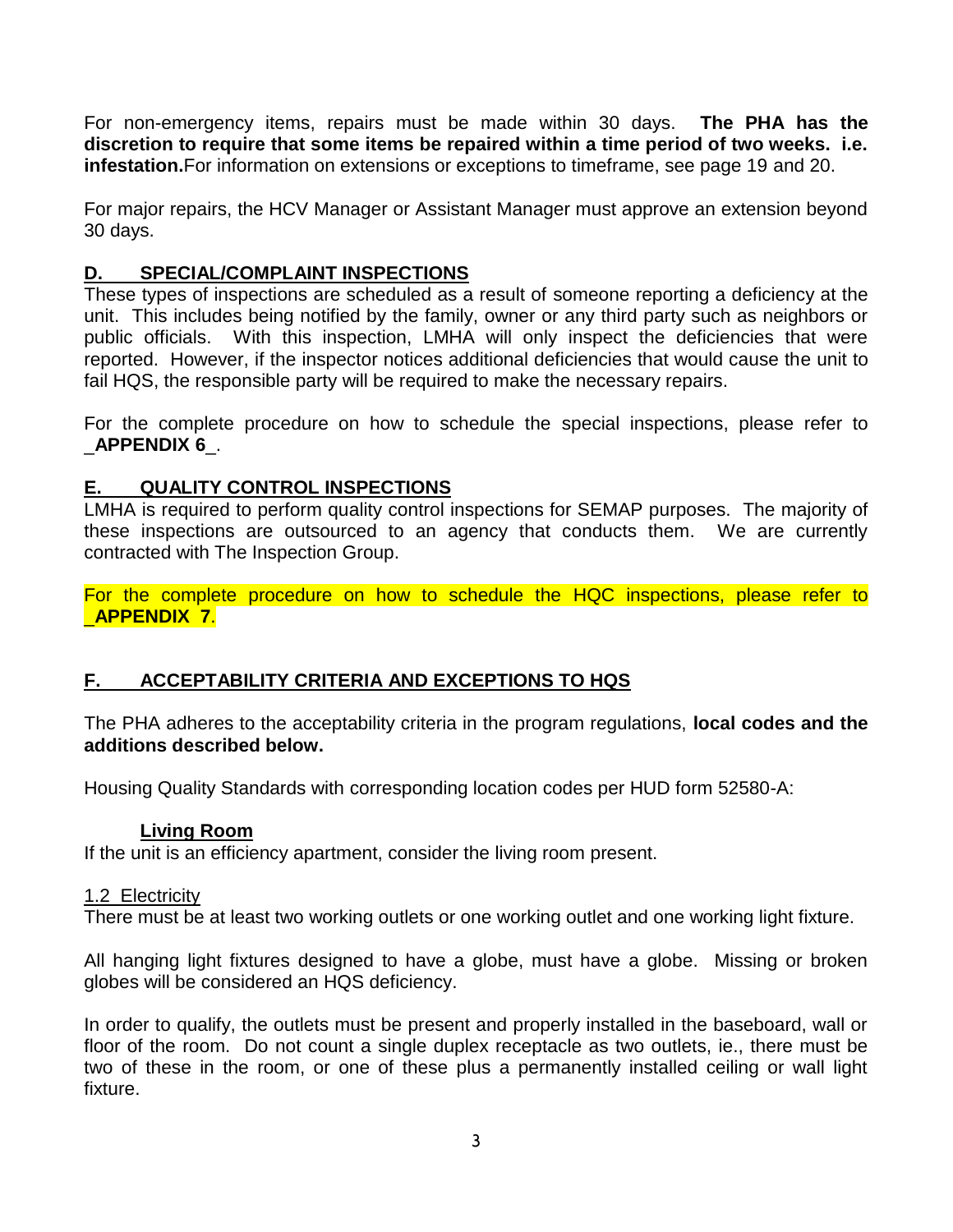Both the outlets and/or the light must be working. Usually, a room will have sufficient lights or electrical appliances plugged into outlets to determine workability. Be sure light fixture does not fail just because the bulb is burned out. (HUD-52580-A)

Wires running down the side of a 2x4 board do not have to be in conduit. Wires running down the face of the wall/board must be in conduit. (10/2017)

#### 1.3 Electrical Hazards

The room must be free of electrical hazards.

Examples of what this means: broken wiring; non-insulated wiring; frayed wiring; improper types of wiring, connections or insulation; wires lying in or located near standing water or other unsafe places; light fixture hanging from electric wiring without other firm support or fixture; missing cover plates on switches or outlets; badly cracked outlets; exposed fuse box connections (missing door); overloaded circuits evidenced by frequently "blown" fuses (ask the tenant). (HUD-52580-A)

The GFCI does not need to be grounded if it trips "off" when button is pushed. (10/2017)

Check "Inconclusive" if you are uncertain about severity of the problem and seek expert advice. (HUD-52580-A)

#### 1.4 Security

All windows and **entry** doors that are accessible from the outside must be lockable. **Storm doors do not require a handle. Broken handles must be repaired due to health and safety hazard. (10/2017)**

All exterior doors must be *reasonably* weather tight to avoid any air or water infiltration, have no holes, have all trim intact and have a threshold.

All interior doors must have no large holes and have all trim intact.

If window security bars or security screens are present on an emergency exit window, they must be equipped with a quick release system. The owner is responsible for ensuring that the family is instructed on the use of the quick release system.

"Accessible to outside" means: doors open to the outside or to a common public hall; windows accessible from the outside (e.g. basement and first floor); windows or doors leading onto a fire escape, porch or other outside place that can be reached from the ground. (HUD-52580-A)

"Lockable" means: the window or **entry** door has a properly working lock, or is nailed shut, or the window is not designed to be opened. A storm window lock that is working properly is acceptable. Windows that are nailed shut are acceptable only if these windows are not needed for ventilation or as an alternate exit in case of fire. (HUD-52580-A)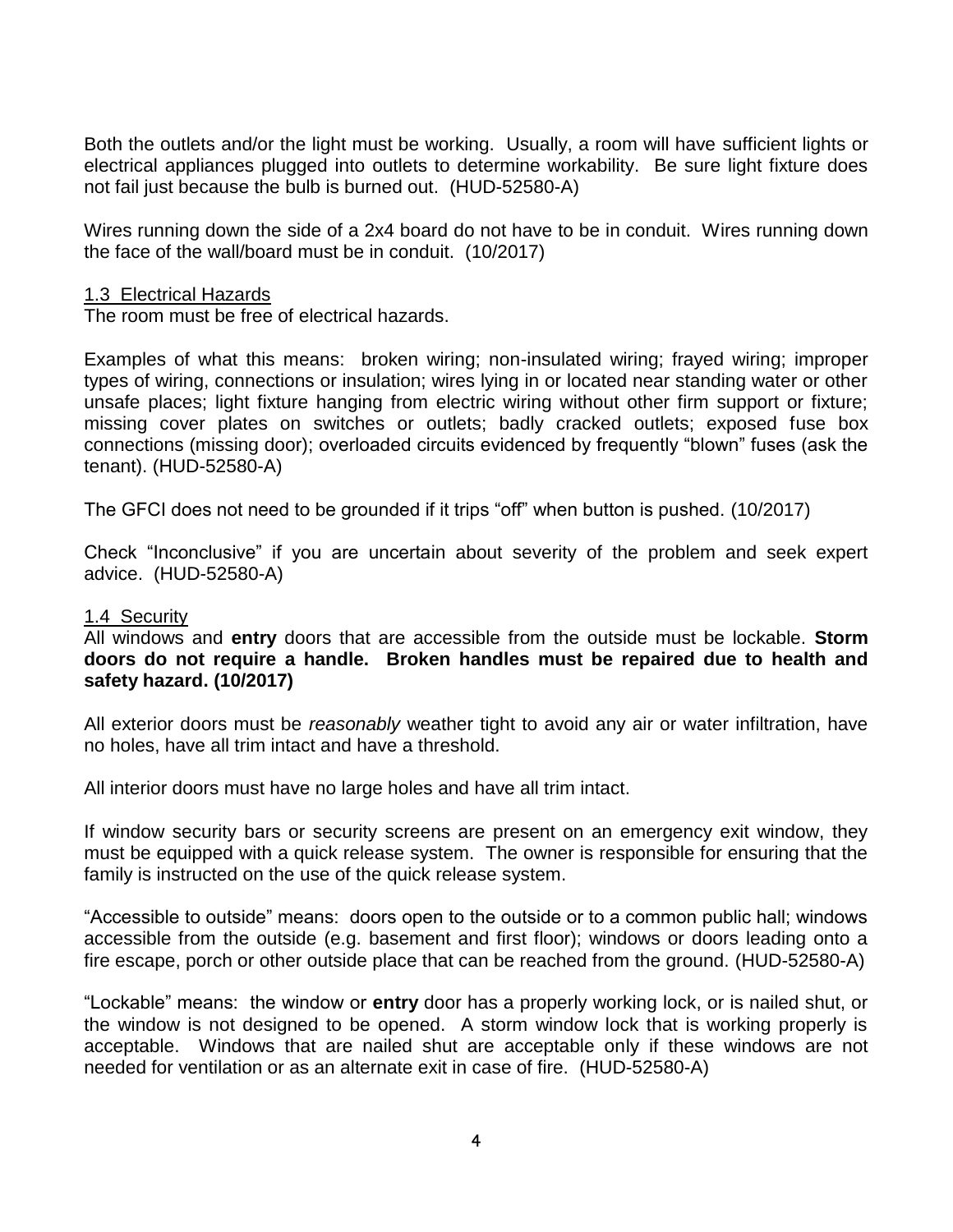Bi-fold doors: if hinge is secure, pass with comment even if the door doesn't fold the way it's supposed to. (10/2017)

#### 1.5 Window Condition

There must be at least one window and all windows must be free of signs of severe deterioration or missing/broken panes. (HUD-52580-A)

All window sashes must be in good condition, solid and intact, and fit properly in the window frame. Windows must operate and stay open on their own without the use of a prop. (10/2017)

There must be at least one properly fitted screen in good condition per habitable room with openable window(s) (HUD approved 9/9/83). Holes or tears in metal screens pose a cutting hazard and constitutes a failed HQS (3/08).

"Severe deterioration" means that the window no longer has the capacity to keep out the wind and the rain or is a cutting hazard. Examples are: missing or broken-out panes; dangerously loose cracked panes; windows that will not close; windows that, when closed, do not form a reasonably tight seal. (HUD-52580-A)

If there is only "moderate deterioration" of the windows, the item should "Pass". "Moderate deterioration" means windows which are reasonably weather-tight, but show evidence of some aging, abuse, or lack of repair. Signs of deterioration are: minor crack in window pane; splintered sill; signs of some minor rotting in the window frame or the window itself; window panes loose because of missing window putty. (HUD-52580-A)

#### 1.6 Ceiling Condition

The ceiling must be sound and free from hazardous defects.

"Unsound or hazardous" means the presence of such serious defects that either a potential exists for structural collapse or that large cracks or holes allow significant drafts to enter the unit.

The condition includes: severe bulging or buckling; spongy, large holes; missing parts; falling or in danger of falling loose surface materials (other than paper or paint). Pass with comment ceilings that are basically sound but have some nonhazardous defects, including: small holes or cracks; missing or broken ceiling tiles; water stains; soiled surfaces; unpainted surfaces; peeling paint (except in units built prior to 1978 with children under 6).

#### 1.7 Wall Condition

The walls must be sound and free from hazardous defects.

"Unsound or hazardous" includes: serious defects such that the structural safety of the building is threatened, such as severe buckling, bulging or leaning; damaged or loose structural members;

large holes; air infiltration. Pass walls that are basically sound but have some nonhazardous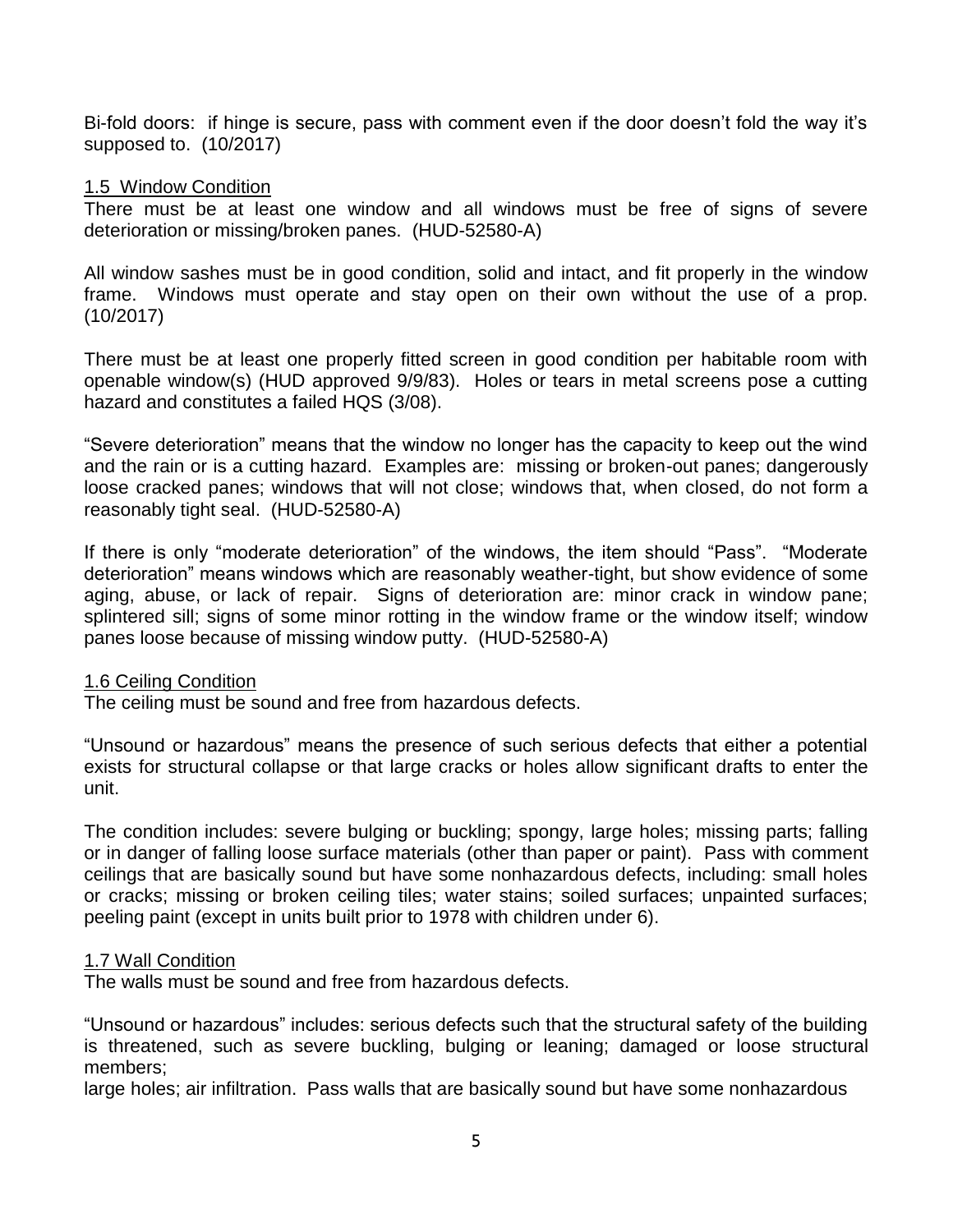defects, including: small or shallow holes; cracks; loose or missing parts; unpainted surfaces; peeling paint **(except in units built prior to 1978 with children under 6)**.

## 1.8 Floor Condition

The floor must be sound and free from hazardous defects. All floors must be in a finished state (no plywood).

"Unsound or hazardous" means the presence of such serious defects that a potential exists for structural collapse or other threats to safety (e.g., tripping) or large cracks or holes allow substantial drafts from below the floor. The condition includes: severe buckling or major movements under walking stress; damaged or missing parts. Pass floors that are basically sound but have some nonhazardous defects, including: heavily worn or damaged floor surface (for example, scratches or gouges in surface, missing portions of tile or linoleum, previous water damage). If there is a floor covering, also note the condition, especially if badly worn or soiled. If there is a floor covering, including paint or sealant, also note the conditions, especially if badly worn, soiled or peeling. (HUD-52580-A)

# **Kitchen**

## Dishwashers and Garbage Disposals

If the unit has a dishwasher and/or garbage disposal that is not working, we accept a selfcertification for the repair. However, LMHA may pass the item with a comment if the family prefers to use the dishwasher as storage only and/or if the family confirms that the disposal need not be repaired.

#### 2.1 Kitchen Area Present

Note: A kitchen is an area used for preparation of meals. It may be either a separate room or an area of a larger room (for example, a kitchen area in an efficiency apartment).

*2.2 - 2.9 Explanation for these items is the same as that provided for "Living Room'' with the following modifications*:

#### 2.2 Electricity

Note: The requirement is that at least one outlet and one permanent light fixture are present and working.

#### 2.5 Window Condition

Note: The absence of a window does not fail this item in the kitchen. If there is no window, check "Pass."

#### 2.10 Stove or Range with Oven

There must be a working oven, and a stove with top burners that work. *Exceptions are listed*  **below**. If no oven and stove are present, there may be a microwave. A microwave oven may be used as a permanent cooking apparatus providing tenant's approval.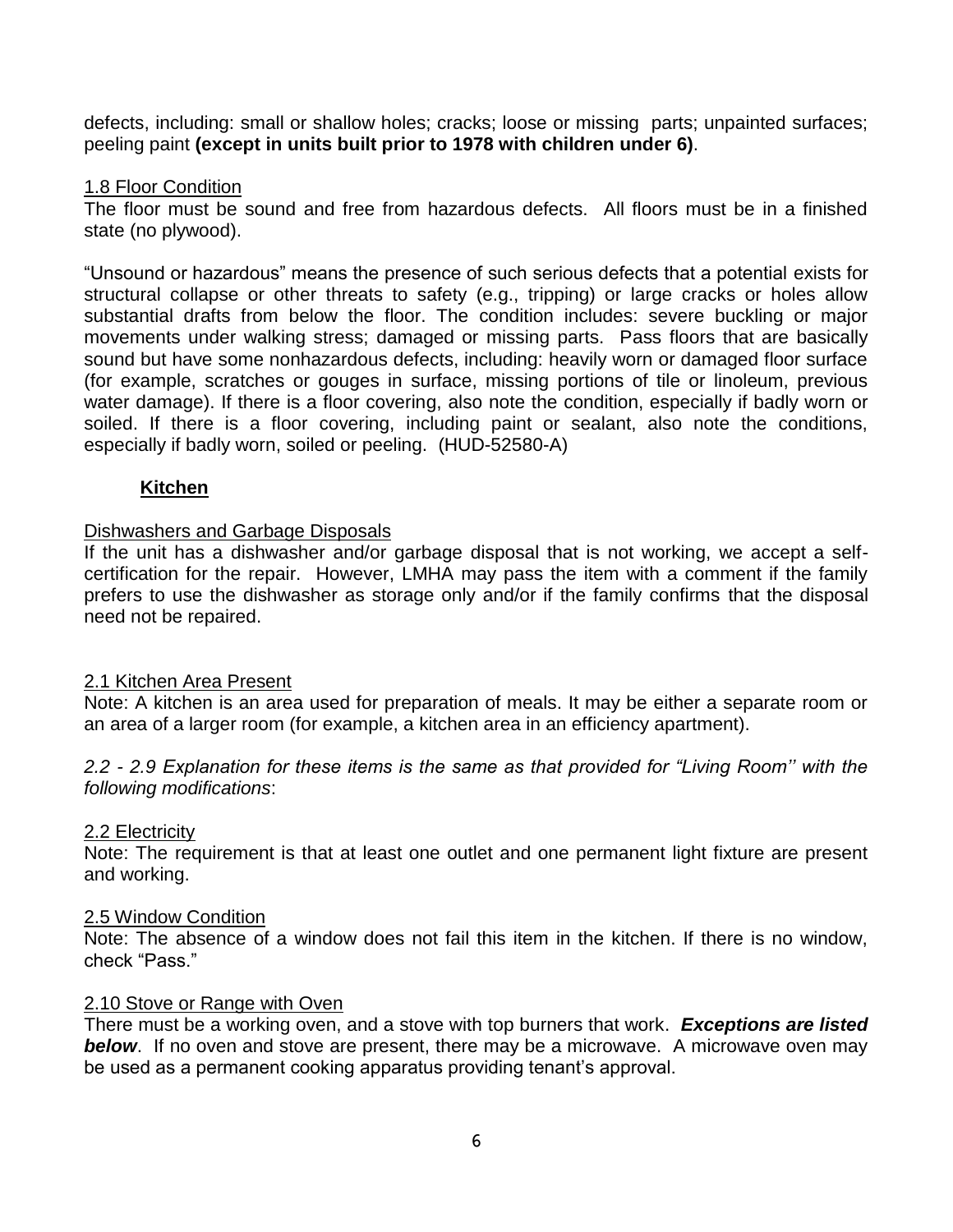Both an oven and a stove (or range) with top burners must be present and working. **Exceptions are listed below**. If either is missing and you know that the owner is responsible for supplying these appliances, check "Fail.'' Put check in ''Inconclusive'' column if the tenant is responsible for supplying the appliances and he or she has not yet moved in. Contact tenant or prospective tenant to gain verification that facility will be supplied and is in working condition (*family must sign and return certification)*. Hot plates are not acceptable substitutes for these facilities without an approved reasonable accommodation. (10/2017)

An oven is not working if it will not heat up. To be working a stove or range must have all burners working and knobs to turn them off and on. Under "working condition," also look for hazardous gas hook-ups evidenced by strong gas smells; these should fail. (Be sure that this condition is not confused with an unlit pilot light -a condition that should be noted, but does not fail.) **Drip pans for electric stoves are required due to fire hazard.**

If both an oven and a stove or range are present, but the gas or electricity are turned off, the HA will not pass the unit until the utility service is on. If both an oven and a stove or range are present and working, but defects exist, check "Pass" and note these to the right of the form. Possible defects are marked, dented, or scratched surfaces; cracked burner ring; limited size relative to family needs.

A microwave oven may be substituted for a tenant-supplied oven and stove (or range). A microwave oven may be substituted for an owner-supplied oven and stove (or range) if the tenant agrees and microwave ovens are furnished instead of ovens and stoves (or ranges) to both subsidized and unsubsidized tenants in the building or premises.

## **Determination of pass or fail for oven and/or burners on a tenant-provided stove will be "tenant preference".**

# **Exception: Burners work but oven doesn't work. We will Pass with Comment if the oven doesn't work but there is a microwave and this is the family's preference.**

# 2.11 Refrigerator

There must be a working refrigerator that maintains a temperature low enough so that food does not spoil over a reasonable period of time.

If no refrigerator is present, use the same criteria for marking either "Fail" or "Inconclusive" as were used for the oven and stove or range. A refrigerator is not working if it will not maintain a temperature low enough to keep food from spoiling over a reasonable period of time. If the refrigerator is present and working but defects exist, note these to the right of the form. Possible minor defects include: broken or missing interior shelving; dented or scratched interior or exterior surfaces; minor deterioration of door seal; loose door handle.**Minor defects will pass with a comment unless the defects compromise the use of the appliance.**

#### 2.12 Sink

There must be a kitchen sink that works with hot and cold running water.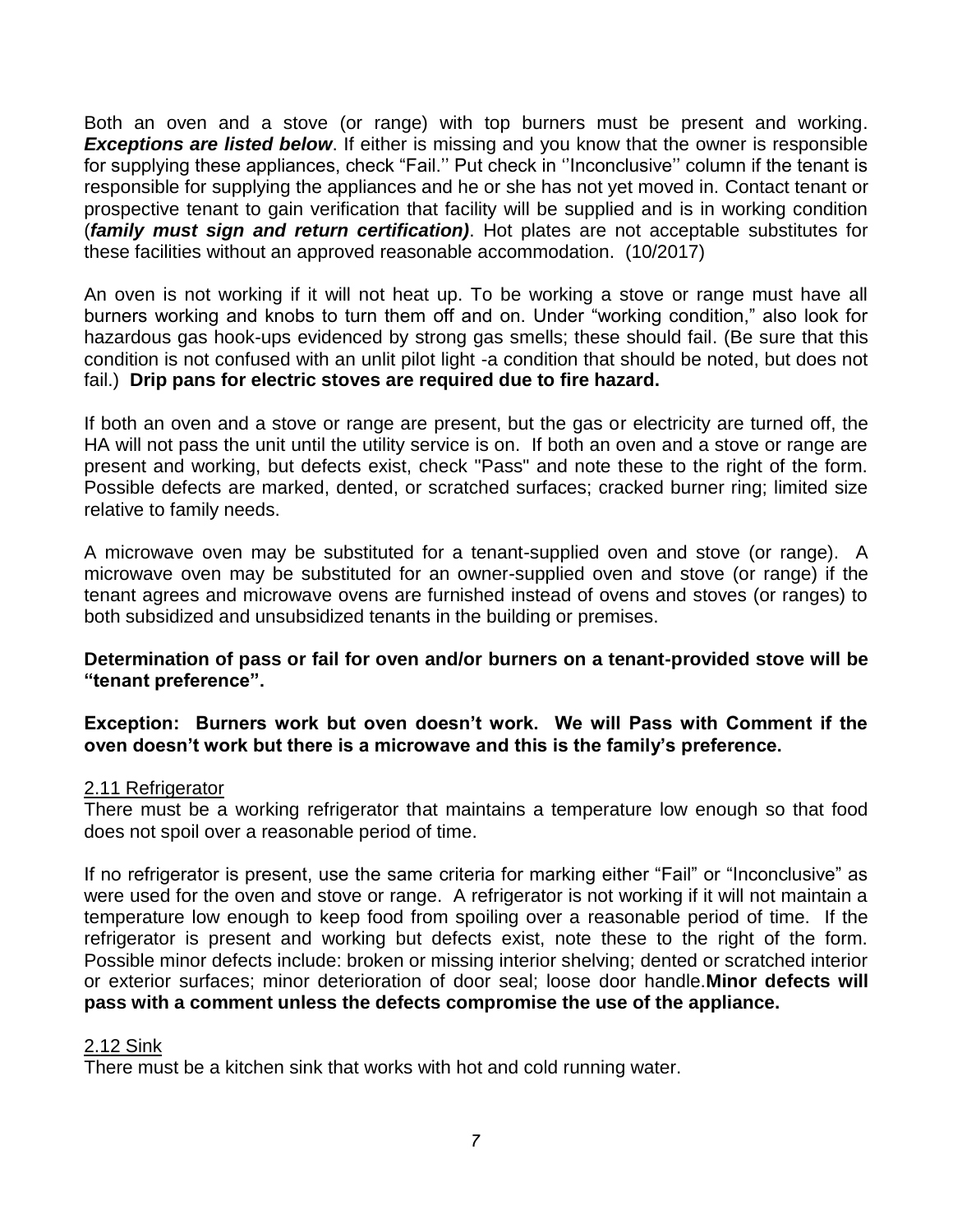If a permanently attached kitchen sink is not present in the kitchen or kitchen area, mark ''Fail.'' A sink in a bathroom or a portable basin will not satisfy this requirement. A sink is not working unless it has

running hot and cold water from the faucets and a properly connected and properly working drain (with a "gas trap").

# **Broken drain stoppers must be repaired or replaced. If in the unit, it must be working.**

If a working sink has defects, note this as a "Pass with Comment". Possible minor defects include: dripping faucet; marked, dented, or scratched surface; slow drain; missing drain stopper.

2.13 Space for Storage, Preparation, and Serving of Food

There must be space to store, prepare and serve food.

Some space must be available for the storage, preparation, and serving of food. If there is no built-in space for food storage and preparation, a table used for food preparation and a portable storage

cabinet will satisfy the requirement. If there is no built-in space, and no room for a table and portable cabinet, check "Inconclusive" and discuss with the tenant. The tenant makes the final determination as to whether or not this space is acceptable.

If there are some minor defects, check "Pass with Comment". Possible defects include: marked, dented, or scratched surfaces; limited size relative to family needs.

Broken shelving or cabinet doors, broken drawers or cabinet hardware must be repaired or replaced.

#### Bathroom

#### Mold – Determination of Responsibility

The landlord shall be required to remove mold-like substance if it is present due to a leaky roof, faulty plumbing, missing or deteriorated caulking, ventilation or any other related issues.

The family shall be required to remove mold-like substances if there is neglect in housekeeping. The family must make an attempt to remove the mold-like substance by cleaning and properly ventilating the area.

After the family has removed the mold-like substance, the landlord will be required to make any necessary repairs. If the family states they are unable to remove the mold-like substance, the landlord will be responsible for both the removal, and any necessary repairs. If the landlord is able to remove the mold-like substance by cleaning alone, any expense relating to that action may be charged against the tenant.

#### 3.1 Bathroom Present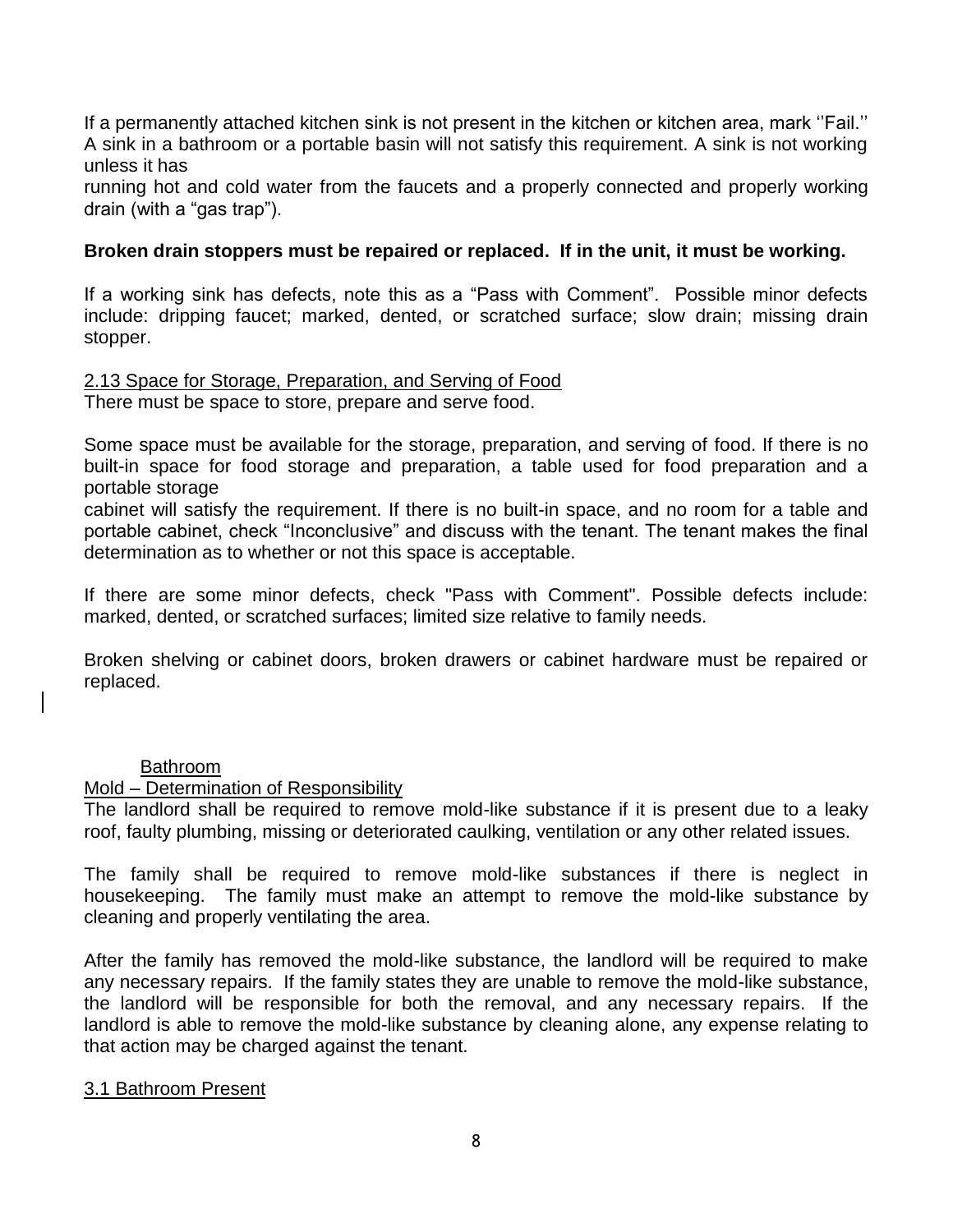There must be a bathroom.

Most units have easily identifiable bathrooms (i.e., a separate room with toilet, washbasin and tub or shower). In some cases, however, you will encounter units with scattered bathroom facilities (i.e., toilet. washbasin and tub or shower located in separate parts of the unit). At a minimum, there must be an enclosure around the toilet. In this case, count the enclosure around the toilet as the bathroom and proceed with 3.2-3.9 below, with respect to this enclosure.

The bathroom door must have operable door knobs and assembly. The striker plate is not required because the door knob will operate without it. The tongue and bolt is required because it is part of the functioning assembly. (10/2017)

**Examples of full bath vs half bath. If there is a working toilet in the basement with no enclosure, this would not be counted as a ½ bath. If there is an enclosed toilet and shower or an enclosed toilet only with a utility tub nearby, , this would be counted as a half bath. If there is an enclosed shower only, this would not be counted as a half bath.** 

*3.2 - 3.9 Explanation for these items is the same as that provided for "Living Room'' with the following modifications*:

#### 3.2 Electricity

Note: The requirement is that at least one permanent light fixture is present and working

#### 3.3 Electrical Hazards

Note: In addition to the previously mentioned hazards, outlets that are located where water might splash or collect are considered an electrical hazard.

#### 3.5 Window Condition

Note: The absence of a window does not fail this item in the bathroom (see item 3.13, Ventilation, for relevance of window with respect to ventilation). If there is no window, but a working

vent system is present, check "Pass."

Windows must operate and stay open on their own without the use of a prop. (10/2017)

#### 3.7 Wall Condition

Note: Include under nonhazardous defects (that would pass, but should be noted) the following: broken or loose tile; deteriorated grouting at tub/wall and tub/floor joints, or tiled surfaces; water stains. All walls in a tub or shower area must be covered with ceramic tile or other material that is impervious to water to prevent water damage.

#### 3.8 Floor Condition

Note: Include under nonhazardous defects (that would pass, but should be noted) the following: missing floor tiles; water stains.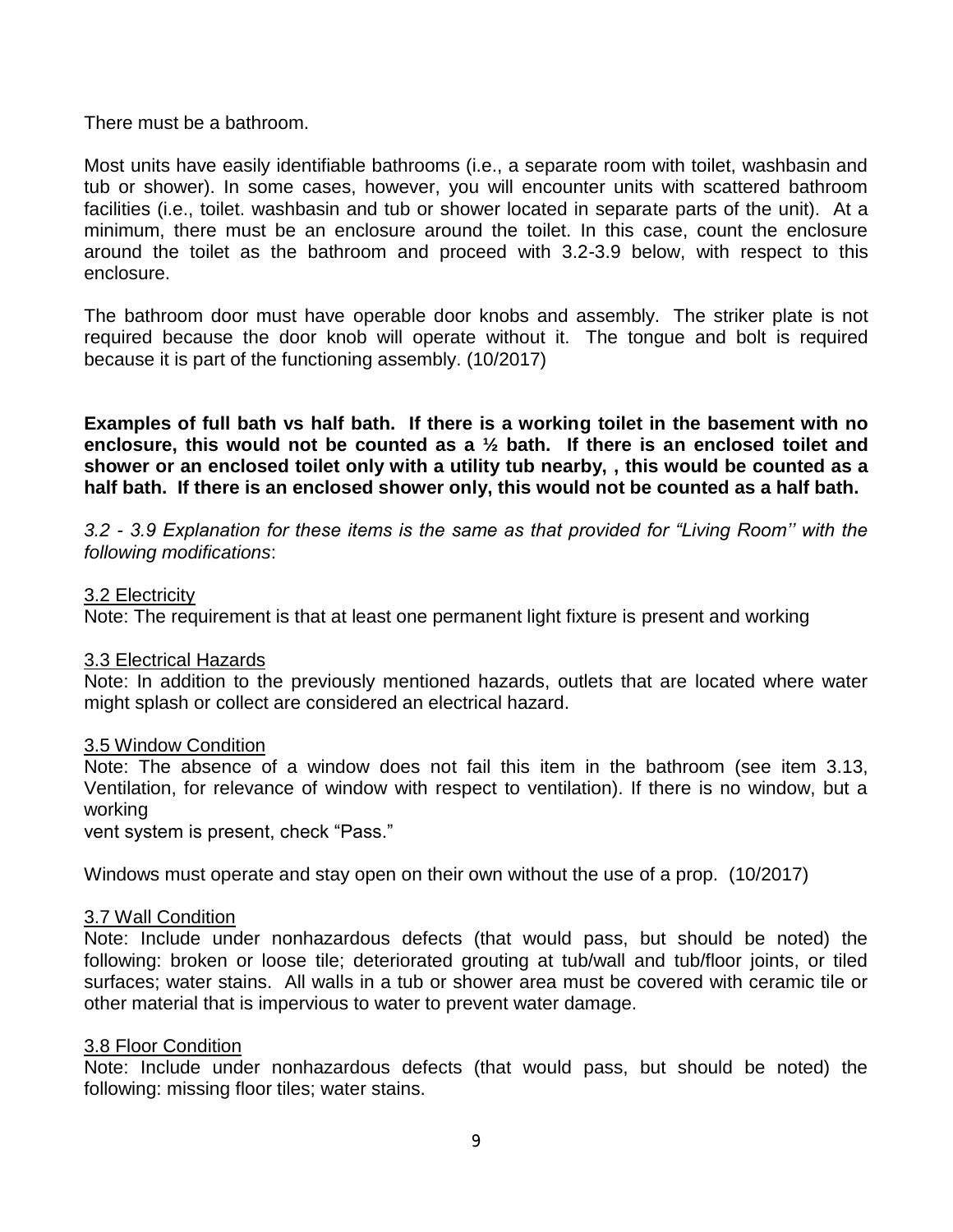# 3.10 Flush Toilet in Enclosed Room in Unit

There must be a working toilet in the unit for the exclusive private use of the tenant.

All cracked toilet seats must be replaced and fit properly.

The toilet must be contained within the unit, be in proper operating condition, and be available for the exclusive use of the occupants of the unit (i.e., outhouses or facilities shared by occupants of other

units are not acceptable). It must allow for privacy. Not working means: the toilet is not connected to a water supply; it is not connected to a sewer drain; it is clogged; it does not have a trap; the connections, vents or traps are faulty to the extent that severe leakage of water or escape of gases occurs; the flushing mechanism does not function properly.

Comment if the toilet is "present, exclusive, and working," but has the following types of defects: constant running; chipped or broken porcelain; slow draining.

# 3.11 Fixed Wash Basin or Lavatory in Unit

There must be a working, permanently installed wash basin with hot and cold running water in the unit.

All sinks must have proper p traps, functioning stoppers and faucets.

The wash basin must be permanently installed (i.e., a portable wash basin does not satisfy the requirement). Also, a kitchen sink cannot also serve as the bathroom wash basin. The wash basin may be located separate from the other bathroom facilities (e.g., in a hallway).

Not working means: the wash basin is not connected to a system that will deliver hot and cold running water; it is not connected to a properly operating drain; the connectors (or vents or traps) are faulty to the extent that severe leakage of water or escape of sewer gases occurs.

Comment if the wash basin is "present and working," but has the following types of minor defects: insufficient water pressure; dripping faucets; minor leaks; cracked or chipped porcelain; slow drain (see discussion above under 3.10).

# 3.12 Tub or Shower in Unit

There must be a working tub or shower with hot and cold running water in the unit.

Not present means that neither a tub nor shower is present in the unit. Again, these facilities need not be in the same room with the rest of the bathroom facilities. They must, however, be private.

Not working covers the same requirements detailed above for wash basin (3.11).

Comment if the tub or shower is present and working, but has the following types of defects: dripping faucet; minor leaks; cracked porcelain; slow drain (see discussion under 3.10); absent or broken support rod for shower curtain.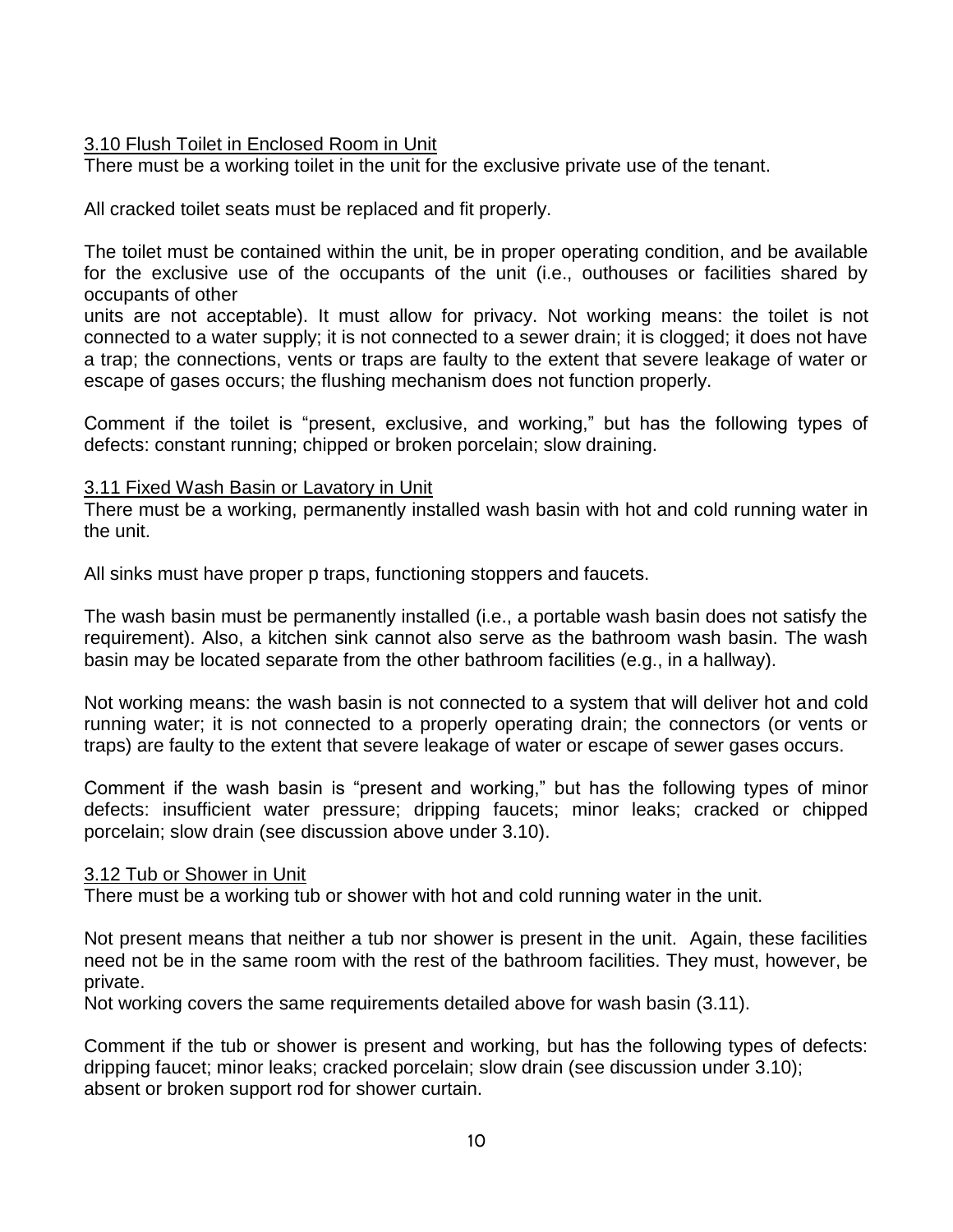# 3.13 Ventilation

There must be an openable window or a working vent system. If there are additional full bathrooms in the unit, we will require an exhaust fan or window.

Working vent systems include: ventilation shafts (non-mechanical vents) and electric fans. Electric vent fans must function when switch is turned on and must have a cover. (Make sure that any malfunctions are not due to the fan not being plugged in.) Note: exhaust vents must be vented to the outside, attic, or crawlspace.

# **Other Rooms Used for Living and Halls**

Definition of "used for living" Rooms "used for living" are areas of the unit that are walked through or lived in on a regular basis. Do not include rooms or other areas that have been permanently, or near

permanently, closed off or areas that are infrequently entered. For example, do not include a utility room, attached shed, attached cIosed-in porch, basement, or garage if they are closed off from the

main living area or are infrequently entered. Do include any of these areas if they are frequently used (e.g., a finished basement/playroom, a closed-in porch that is used as a bedroom during summermonths). Occasional use of a washer or dryer in an otherwise unused room does not constitute regular use. Locked basements are prohibited. (10/2017)

If the unit is vacant and you do not know the eventual use of a particular room, complete an ''Other Room'' checklist if there is any chance that the room will be used on a regular basis. If there is no chance that the room will be used on a regular basis, do not include it (e.g., an unfinished basement) since it will be checked under "All Secondary Rooms (Rooms not used for living)".

4.1 Room Code and Room Location

Enter the appropriate room code given below:

Room Codes:

- 1 = Bedroom or any other room used for sleeping (regardless of type of room)
- 2 = Dining Room or Dining Area
- 3 = Second Living Room, Family Room, Den, Playroom, TV Room
- 4 = Entrance Halls, Corridors, Halls, Staircases
- 5 = Additional Bathroom (also check presence of sink trap and clogged toilet)  $6 =$ Other

Room Location: Indicate the location of the room based on the door of entry to the unit: right/left/center: record whether the room is situated to the right, left, or center of the unit. front/rear/center: record whether the room is situated to the back, front or center of the unit. floor level: identify the floor level on which the room is located.

If the unit is vacant, you may have some difficulty predicting the eventual use of a room. Before giving any room a code of 1 (bedroom), the room must meet all of the requirements for a ''room

used for sleeping'' (see items 4. 2 and 4.5).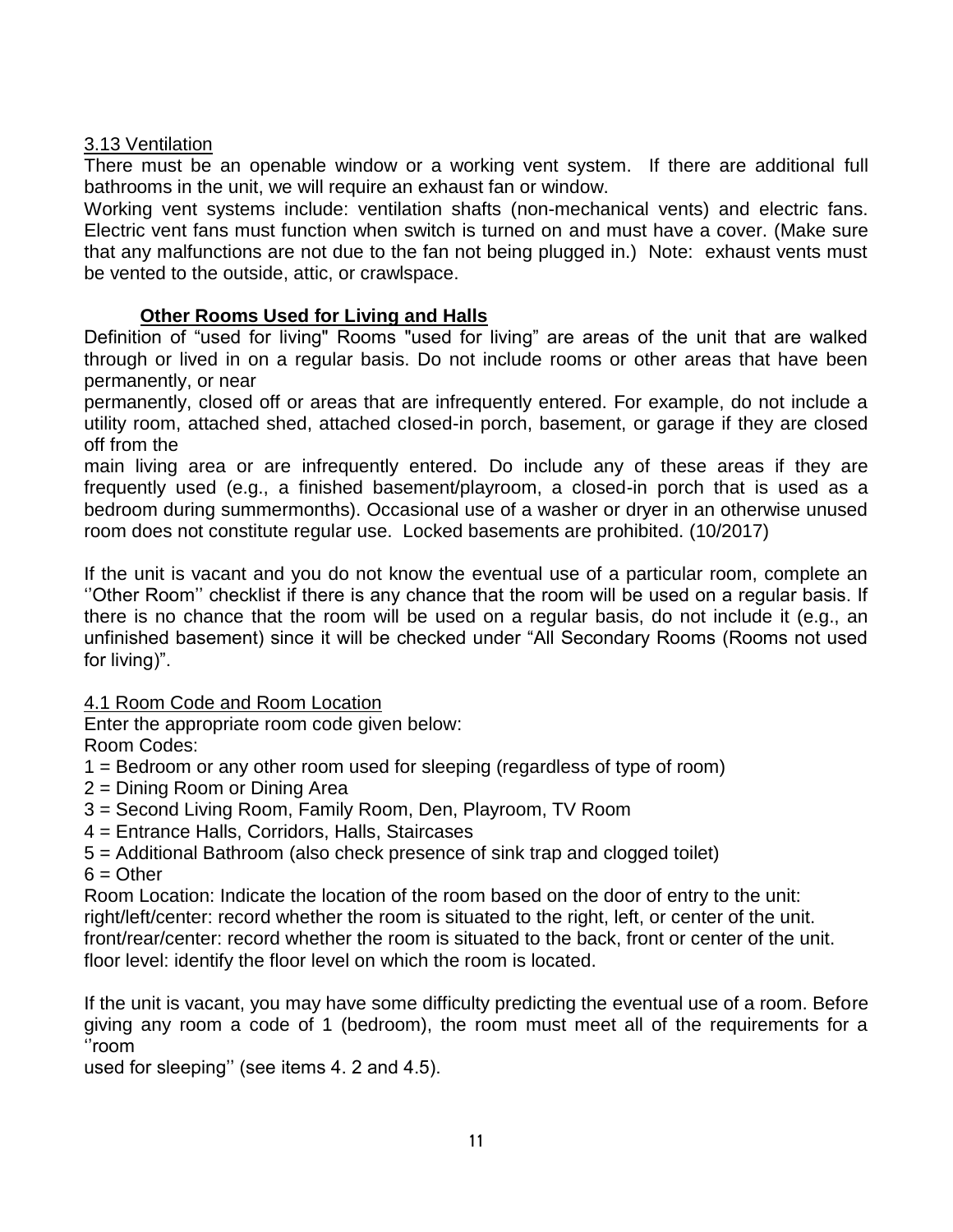*4.2 - 4.9 Explanations of these items are the same as those provided for ''Living Room'' with the following modifications:*

#### 4.2 Electricity/Illumination

There must be at least two working outlets or one working outlet and one working permanently installed light fixture.

If the room code is not a "1," the room must have a means of natural or artificial illumination such as a permanent light fixture, wall outlet present, or light from a window in the room or near the room. If any required item is missing, check "Fail."

## 4.5 Window Condition

Any room used for sleeping must have at least one window. If the windows in sleeping rooms are designed to be opened, at least one window must be openable. The minimum standards do not require a window in "other rooms." Therefore, if there is no window in another room not used for sleeping, check "Pass," and note "no window" in the area for comments.

Windows must operate and stay open on their own without the use of a prop. (10/2017)

## 4.6 Smoke Detectors

At least one battery-operated or hard-wired smoke detector must be present and working on each level of the unit, including the basement, but not the crawl spaces and unfinished attic. If the hard-wired detector is not working, it must be covered. We will not fail for the bracket being on the ceiling/wall as long as there is a working smoke detector present. (10/2017)

Owners are responsible for providing, replacing, and maintaining smoke detectors. Tenants are responsible for replacing batteries within the smoke detectors and are instructed not to remove batteries. Tenants are also responsible for replacing smoke detectors when damage has occurred by tampering.

If the PHA determines that the family has purposely disconnected the smoke detector (by removing batteries or other means), the PHA will hold the tenant responsible for the HQS violation. Future violations will constitute termination from the program.

Missing smoke detectors must be replaced by the family. *(2014)*

If there are working detectors throughout the unit, the inspectors will make a note for documenting purposes.

Smoke detectors must be installed in accordance with and meet the requirements of the National Fire Protection Association Standard (NFPA) 74 (or its successor standards). **It is industry standard that the smoke detector be installed 8 – 12 inches from walls and corners.**

If the dwelling unit is occupied by any hearing-impaired person, smoke detectors must have an alarm system designed for hearing-impaired persons as specified in NFPA 74 (or successor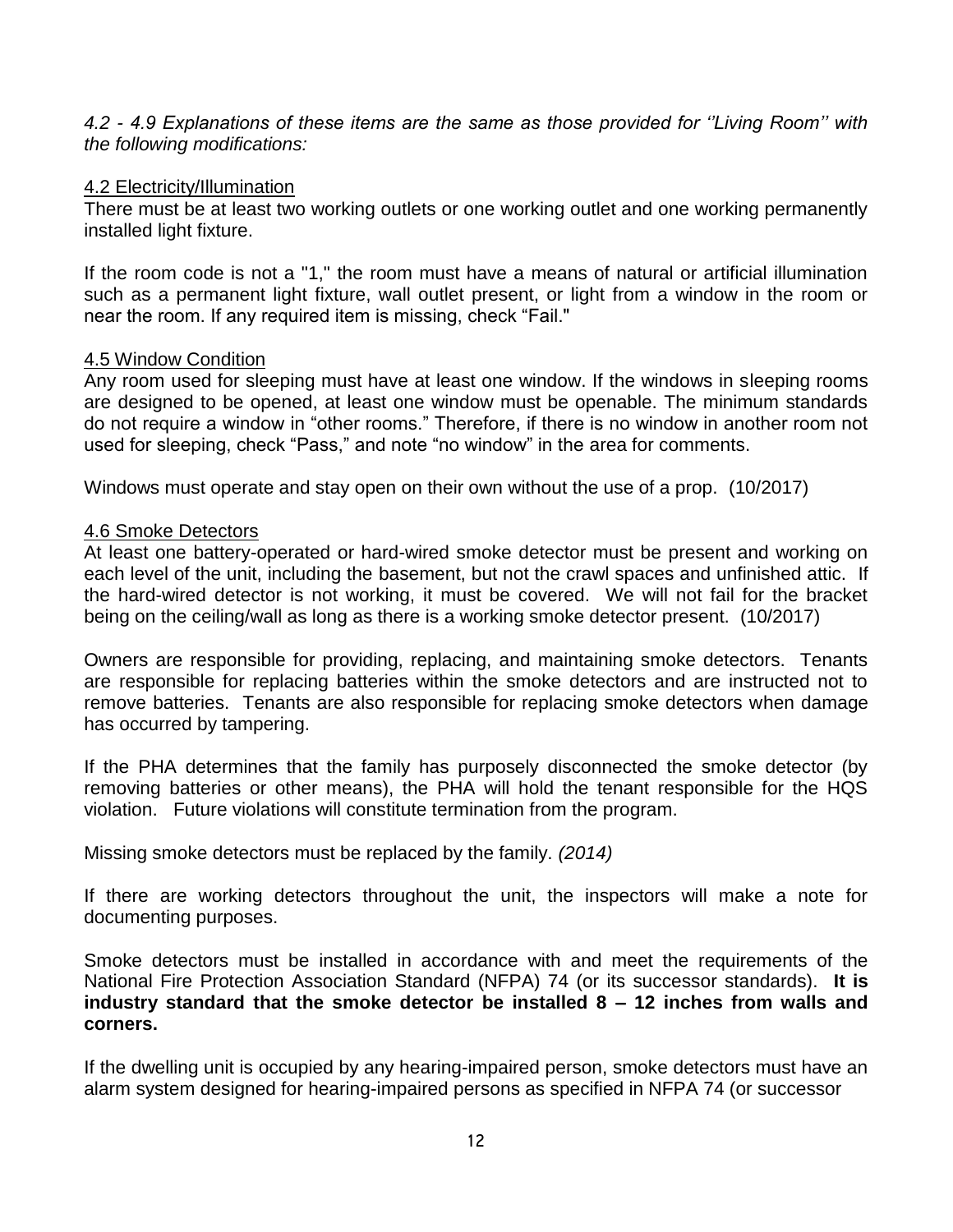## standards). **The family shall be responsible for the cost and installation of a smoke detector for the hearing impaired.**

If the unit was under HAP contract prior to April 24, 1993, owners who installed batteryoperated or hard-wired smoke detectors in compliance with HUD's smoke detector requirements, including the regulations published on July 30, 1992 (57 FR 33846), will not be required subsequently to comply with any additional requirements mandated by NFPA 74 (i.e. the owner would not be required to install a smoke detector in a basement not used for living purposes, nor would the owner be required to change the location of the smoke detectors that have already been installed on the other floors of the unit). In this case, check "Pass" and note under comments.

# **Bedrooms**

A bedroom must have a floor area of not less than 70 square feet, and every room occupied for sleeping purposes by more than one person will contain at least 50 square feet of floor area for each additional occupant thereof.

In cases where a sloped ceiling exists over all or part of the room, with a clear ceiling height of at least 7 feet over not less than one-third of the required minimum floor area. In calculating the floor area of such rooms, only those portions of the floor area with a clear ceiling height of 5 feet or more will be included.

Bedrooms in basements or lower levels:

The ceilings of such rooms will be in every part at least 3'6" above the surface of the street or ground outside of or adjoining the same.

There will be appurtenant to such room the use of a toilet compartment, which is properly vented to outside air.

Such room will have one or more window openings of not less than 10% of floor area, exclusive of sash frames, and will open readily to the street or yard for purposes of ventilation. (ex:  $a$  10 x 12 room = 120 sq. ft. and requires window glass to measure at least 12 sq. ft.)

The floors and walls will be waterproof and damp-proof in accordance with an approved method if in contact with earth. Such waterproofing will be between the floor and wall finish and the ground.

No dwelling or dwelling unit containing two or more bedrooms - sleeping rooms will have such rooms arranged that access to a bathroom or toilet compartment, intended for use by occupants of more than one sleeping room, can be had only by going through another sleeping room.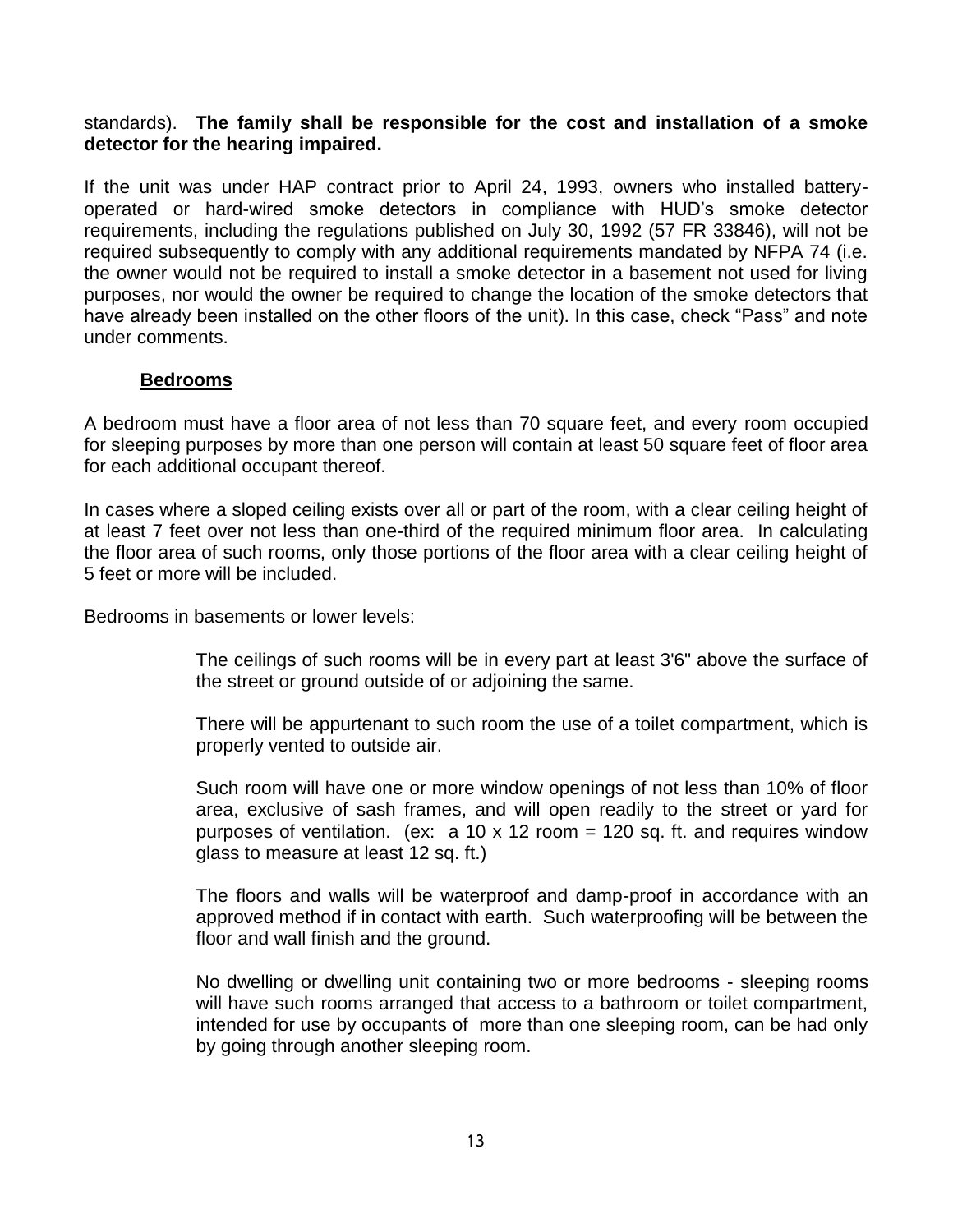Nor will room arrangements be such that access to a sleeping room can be had only by going through another sleeping room, bathroom or toilet compartment.

# **Building Exterior**

6.1 Condition of Foundation

The foundation must be sound and free from hazard.

''Unsound or hazardous'' means foundations with severe structural defects indicating the potential for structural collapse; or foundations that allow significant entry of ground water (for example, evidenced

by flooding of basement).

# 6.2 Condition of Stairs, Rails, and Porches

All exterior stairs, rails and porches must be sound and free from hazards.

"Unsound or hazardous" means: stairs, porches, balconies, or decks with severe structural defects; broken, rotting, or missing steps; absence of a **handrail** when there are extended lengths of steps (generally four or more consecutive steps); absence of or insecure railings around a porch or balcony which is approximately 30 inches or more above the ground. **Balusters must not have a horizontal or vertical gap of more than 6 inches.**

# 6.3 Condition of Roof and Gutters

The roof, gutters and downspouts must be sound and free from hazards.

"Unsound and hazardous" means: The roof has serious defects such as serious buckling or sagging, indicating the potential of structural collapse; large holes or other defects that would result in significant air or water infiltration (in most cases severe exterior defects will be reflected in equally serious surface defects within the unit, e.g., buckling, water damage). The gutters, downspouts and soffits (area under the eaves) show serious decay and have allowed the entry of significant air or water into the interior of the structure. Gutters and downspouts are, however, not required to pass. If the roof is not observable and there is no sign of interior water damage, check "Pass."

# 6.5 Condition of Chimney

The chimney must be sound and free from hazards.

The chimney should not be seriously leaning or showing evidence of significant disintegration (i.e., many missing bricks).

# 6.6 Lead-Based Paint: Exterior Surfaces

All painted surfaces must be free of deteriorated paint.

Housing Choice Voucher Unit: If the unit was built January 1,1978 or after, no child under age six will occupy or currently occupies, is a 0-BR, elderly or handicapped unit with no children under age six on the lease or expected, has been certified lead-based paint free by a certified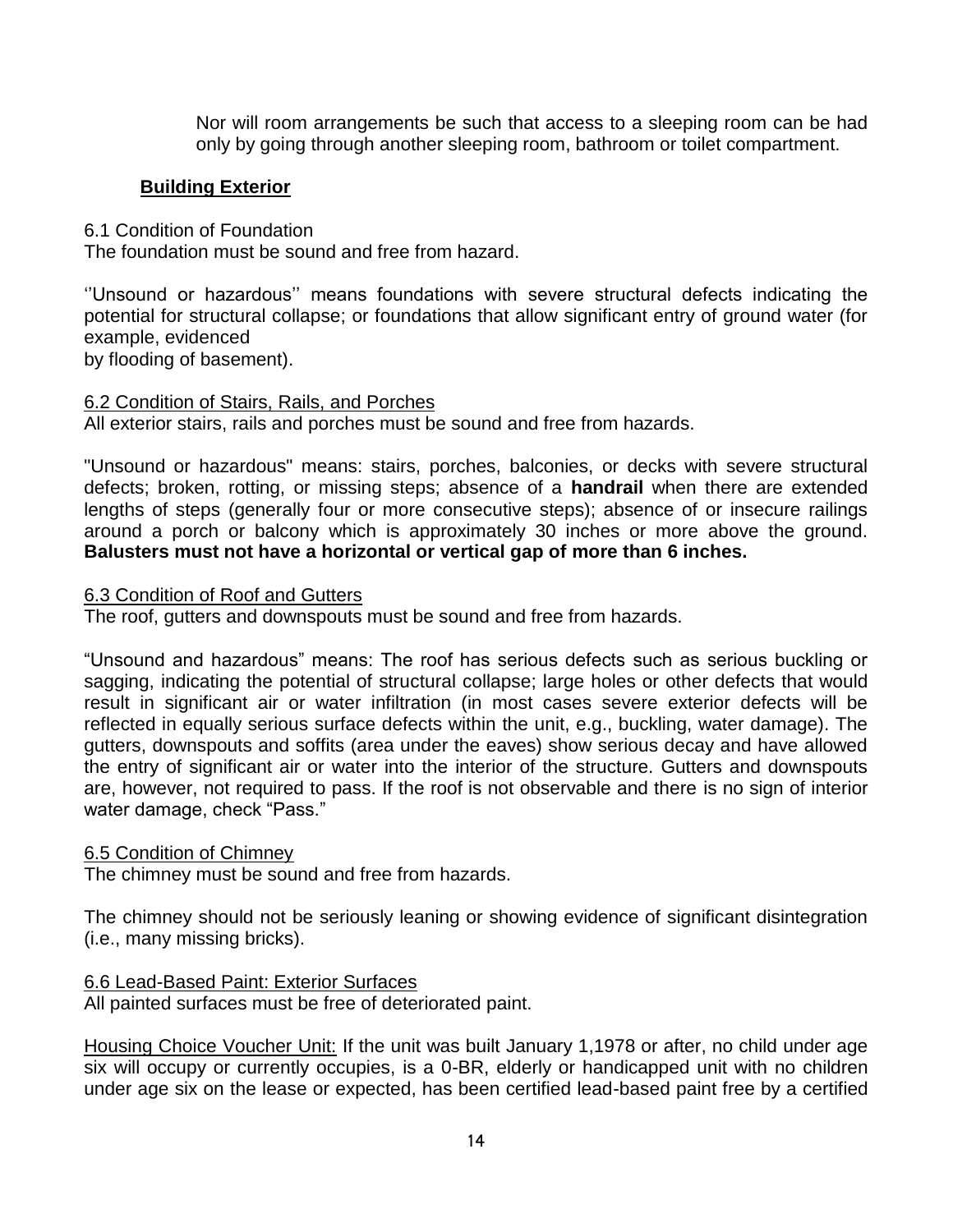lead-based paint inspector (no lead-based paint present or no lead-based paint present after removal of lead), check NA and do not inspect painted surfaces.

Visual assessment for deteriorated paint applies to all exterior painted surfaces (building components) associated with the assisted unit including windows, window sills, exterior walls, floors, porches, railings, doors, decks, stairs, play areas, garages, fences or other areas if frequented by children under age six. All deteriorated paint surfaces more than 20 sq. ft. on exterior surfaces must be stabilized (corrected) in accordance with all safe work practice requirements. If the painted surface is less than 20 sq. ft., only stabilization is required. **Clearance testing is not required**. Stabilization means removal of deteriorated paint, repair of the substrate, and application of a new protective coating or paint. Lead-Based Paint Owner Certification is required following stabilization activities except for de minimus level repairs.

Inspectors must take pictures of deteriorated paint above de minimus.

Worn paint that is not deteriorated(not chipping, peeling, cracking) is a pass with comment. This type of condition shows as a"smooth" surface. (10/2017)

#### 6.7 Manufactured Homes: Tie Downs

If the unit is a manufactured home, it must be properly placed and tied down.

Manufactured homes must be placed on a site in a stable manner and be free from hazards such as sliding and wind damage. Manufactured homes must be securely anchored by a tiedown device which distributes and transfers the loads imposed by the unit to appropriate ground anchors so as to resist wind overturning and sliding, unless a variation has been approved by the HUD Field Office.

# **Heating and Plumbing**

#### 7.1 Adequacy of Heating Equipment

There must be heating equipment capable of providing adequate heat (either directly or indirectly) to all rooms used for living.

"Adequate heat" means that the heating system is capable of delivering enough heat to assure a healthy environment in the unit (appropriate to the climate). The HA defines adequate heat as a temperature of at least 65-68 degrees F in all rooms used for living during the period of September 1<sup>st</sup> to May 1<sup>st</sup>. When the temperature is below 50 degrees Fahrenheit and the *temperature inside the unit is below 60, this is considered a 24 hour fail.* 

Portable electric room heaters or kitchen stoves or ranges with a built-in heat unit are not acceptable as a primary source of heat for units located in areas where climate conditions require regular heating.

"Directly or indirectly to all rooms used for living" means:

"directly" means that each room used for living has a heat source (e.g., working radiator; working hot air register; baseboard heat)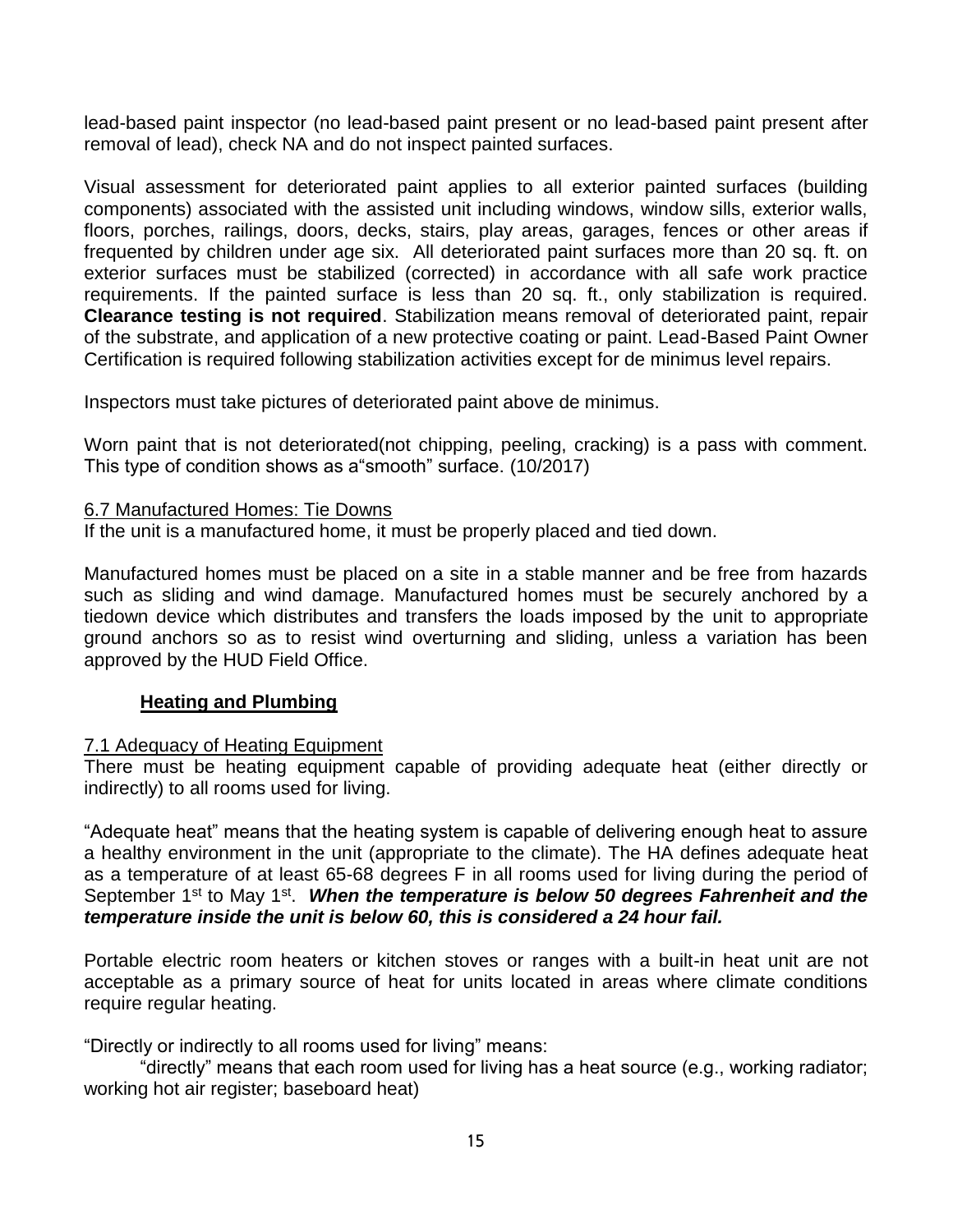''indirectly'' means that, if there is no heat source present in the room, heat can enter the room easily from a heated adjacent room (e.g a dining room may not have a radiator, but would receive heat from the heated living room through a large open archway).

If the heating system in the unit works, but there is some question whether a room without a heat source would receive adequate indirect heat, check "Inconclusive" and verify adequacy from

tenant or owner (e.g., unheated bedroom at the end of a long hallway).

How to determine the capability of the heating system: If the unit is occupied, usually the quickest way to determine the capability of the heating system over time is to question the tenant. If the unit is not occupied, or the tenant has not lived in the unit during the months when heat would be needed, check "Inclusive." It will be necessary to question the owner on this point after the inspection has been completed and, if possible, to question other tenants (if it is a muIti-unit structure) about the adequacy of heat provided. Under some circumstances, the adequacy of heat can be determined by a simple comparison of the size of the heating system to the area to be heated. For example, a small permanently installed space heater in a living room is probably inadequate for heating anything larger than a relatively small apartment.

#### 7.2 Safety of Heating Equipment

The unit must be free from unvented fuel burning space heaters or any other types of unsafe heating conditions.

Examples of "unvented fuel burning space heaters" are: portable kerosene units; unvented open flame portable units.

''Other unsafe conditions'' include: breakage or damage to heating system such that there is a potential for fire or other threats to safety; improper connection of flues allowing exhaust gases to enter the living area; improper installation of equipment (e.g., proximity of fuel tank to heat source, absence of safety devices); indications of improper use of equipment (e.g., evidence of heavy build-up of soot, creosote, or other substance in the chimney); disintegrating equipment; combustible materials near heat source or flue.

If you are unable to gain access to the primary heating system in the unit check ''Inconclusive." Contact the owner or manager for verification of safety of the system. If the system has passed a recent local inspection, check ''Pass." This applies especially to units in which heat is provided by a large scale, complex central heating system that serves multiple units (e.g., a boiler in the basement of a large apartment building). In most cases, a large scale heating system for a multi-unit building will be subject to periodic safety inspections by a local public agency. Check with the owner or manager to determine the date and outcome of the last such inspection, or look for an inspection certificate posted on the heating system.

Thermostats: Rings and covers are required on any thermostat that poses a threat for exposure to mercury.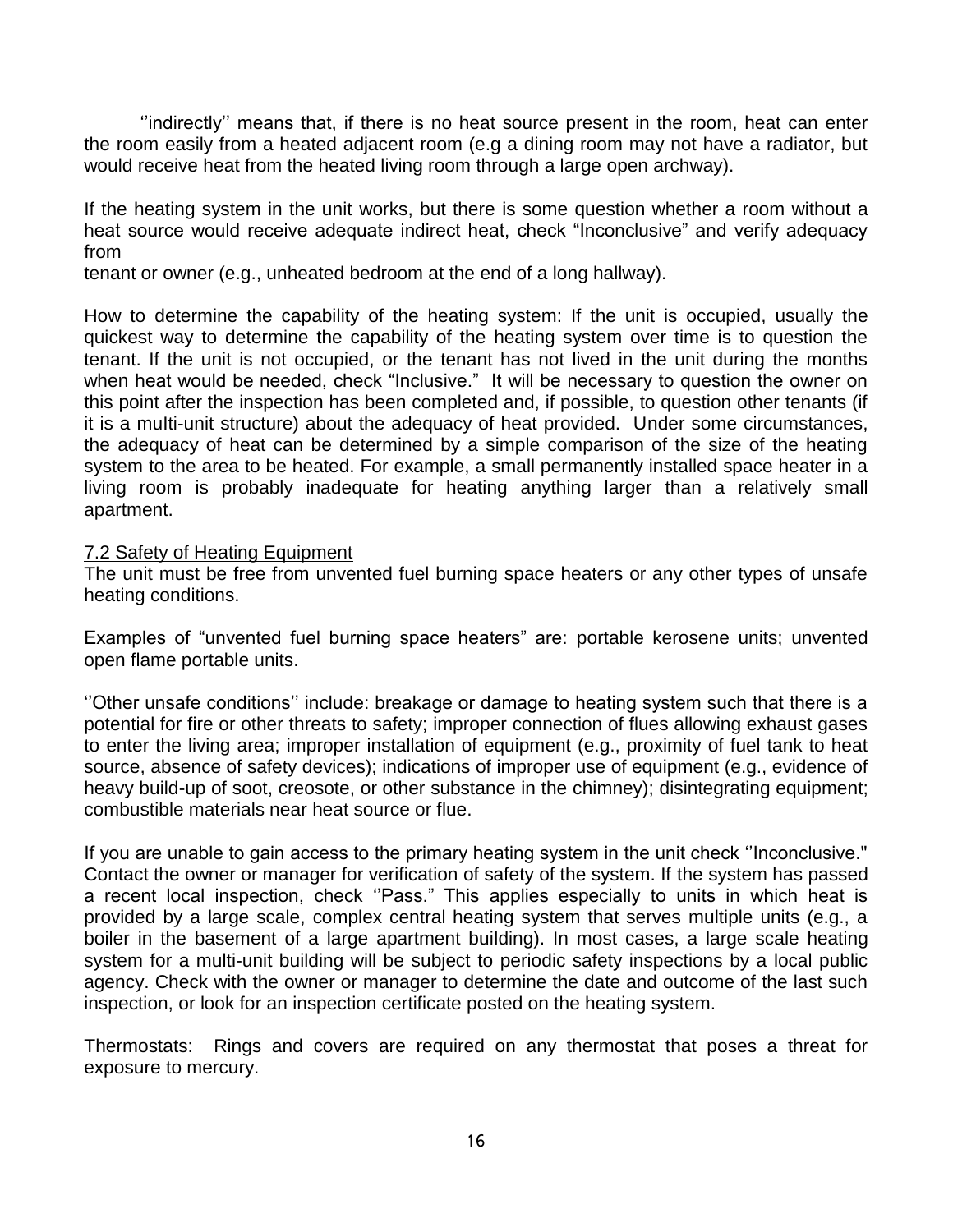Furnace panel must be present and properly attached.

Electric baseboard heat: The knob must be present at the time of the initial inspection. If the knob is missing at the annual inspection and the family can still adjust the temperature and the family approves of the missing knob, pass with comment. If the family wants the knob, the family will be responsible for replacing it. (10/2017)

# 7.3 Ventilation and Adequacy of Cooling

The unit must have adequate ventilation and cooling by means of openable windows or a working cooling system.

If the tenant is present and has occupied the unit during the summer months, inquire about the adequacy of air flow. If the tenant is not present or has not occupied the unit during the summer months, test a sample of windows to see that they open.

"Working cooling equipment'' includes: central (fan) ventilation system; evaporative cooling system; room or central air conditioning. Check "Inconclusive" if there are no openable windows and it is impossible, or inappropriate, to test whether a cooling system works. Check with other tenants in the building (in a multi-unit structure) and with the owner or manager for verification of the adequacy of ventilation and cooling.

Non-working air conditioner is not considered an emergency repair unless we are informed of a health hazard or the family requests a reasonable accommodation for a person with a disability. In non-emergency conditions, at the discretion of the PHA and based upon current weather conditions, the landlord will have two weeks to 30 days to repair the air conditioner. (10/2017)

# 7.4 Water Heater

The water heater must be located, equipped and installed in a safe manner.

The pressure relief valve should be at least six to twelve inches from the ground.

"Location presents hazard'' means that the gas or oil water heater is located in living areas or closets where safety hazards may exist (e.g., water heater located in very cluttered closet with cloth and paper items stacked against it). Gas water heaters in bedrooms or other living areas must have safety dividers or shields.

Water heaters must have a temperature-pressure relief valve and discharge line (directed toward the floor or outside of the living area) as a safeguard against build up of steam if the water heater malfunctions. If not, they are not properly equipped and shall fail.

To pass, gas or oil fired water heaters must be vented into a properly installed chimney or flue leading outside. Electric water heaters do not require venting. If there is a power vent on a hot water tank, the pitch of the vent is not taken into consideration. However, gas hot water tanks must slope upward at least ¼ inch per linear foot. (10/2017)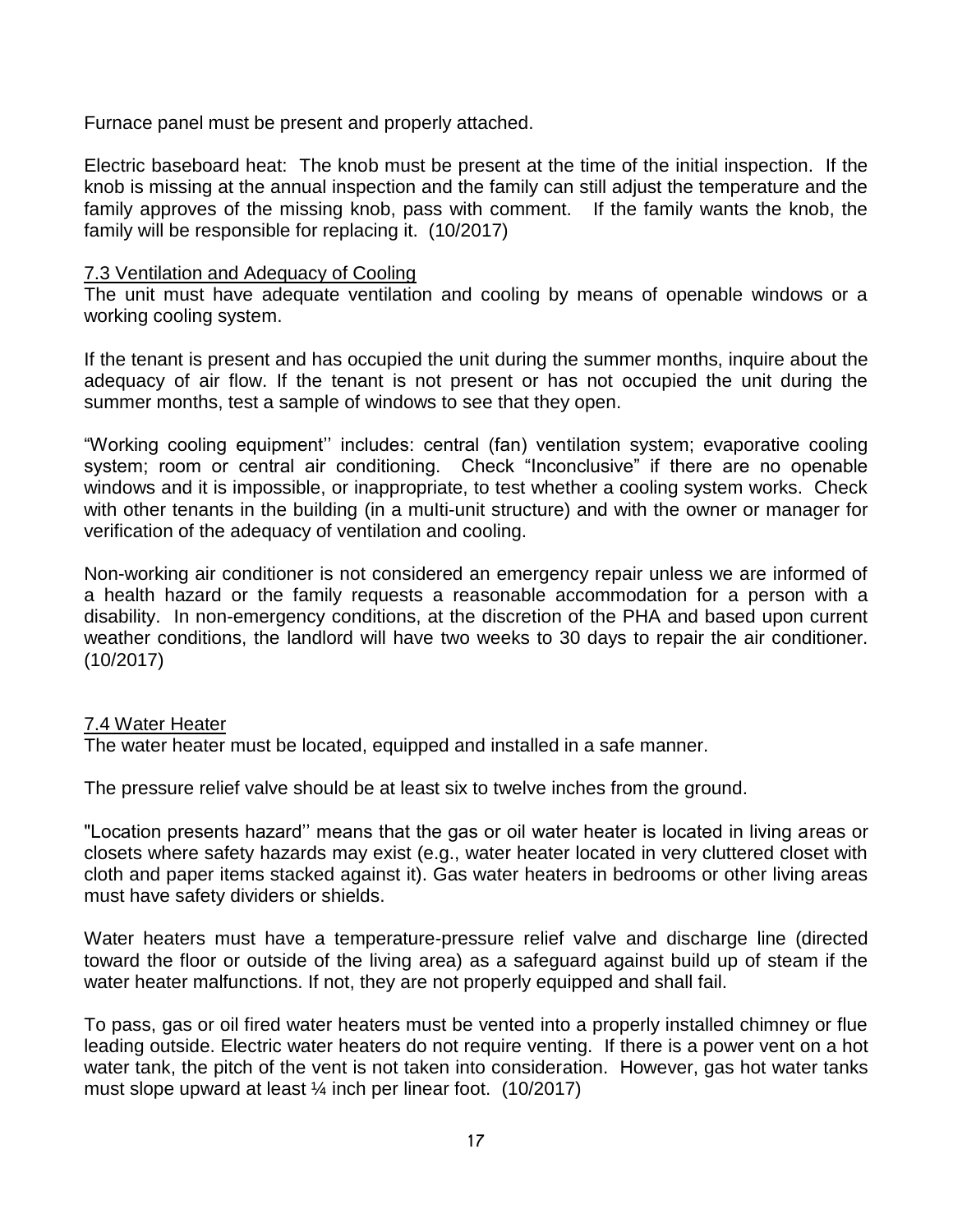If it is impossible to view the water heater, check "Inconclusive." Obtain verification of safety of system from owner or manager. Check "Pass" if the water heater has passed a local inspection. This applies primarily to hot water that is supplied by a large scale complex water heating system that serves multiple units (e.g., water heating system in large apartment building). Check in the same manner described for heating system safety, item 7.2, above.

#### 7.5 Water Supply

The unit must be served by an approvable public or private sanitary water supply.

If the structure is connected to a city or town water system, check ''Pass." If the structure has a private water supply (usually in rural areas) inquire into the nature of the supply (probably from the owner) and whether it is approvable by an appropriate public agency.

In some jurisdictions, the utility company or a designated agency will mail out stormwater utility surcharge bills. While the family may be responsible for the water bill, the homeowner is responsible for paying the surcharge. (10/2017)

## 7.6 Plumbing

The plumbing must be free from major leaks or corrosion that causes serious and persistent levels of rust or contamination of the drinking water.

"Major leaks" means that main water drain and feed pipes (often located in the basement) are seriously leaking. (Leaks present at specific facilities have already been evaluated under the checklist items for "Bathroom" and "Kitchen.")

"Corrosion" (causing serious and persistent levels of rust or contamination in the drinking water) can be determined by observing the color of the drinking water at several taps. Badly corroded pipes will produce noticeably brownish water. If the tenant is currently occupying the unit, he or she should be able to provide information about the persistence of this condition. (Make sure that the "rusty water" is not a temporary condition caused by city or town maintenance of main water lines.) See general note under 7.5.

# 7.7 Sewer Connection

The plumbing must be connected to an approvable public or private disposal system and free from sewer back-up.

If the structure is connected to the city or town sewer system, check "Pass." If the structure has its own private disposal system (e.g., septic field), inquire into the nature of the system and determine whether this type of system can meet appropriate health and safety regulations. The following conditions constitute "evidence of sewer back up": strong sewer gas smell in the basement or outside of unit; numerous clogged or very slow drains; marshy areas outside of unit above septic field. See general note under 7.5.

# **General Health and Safety**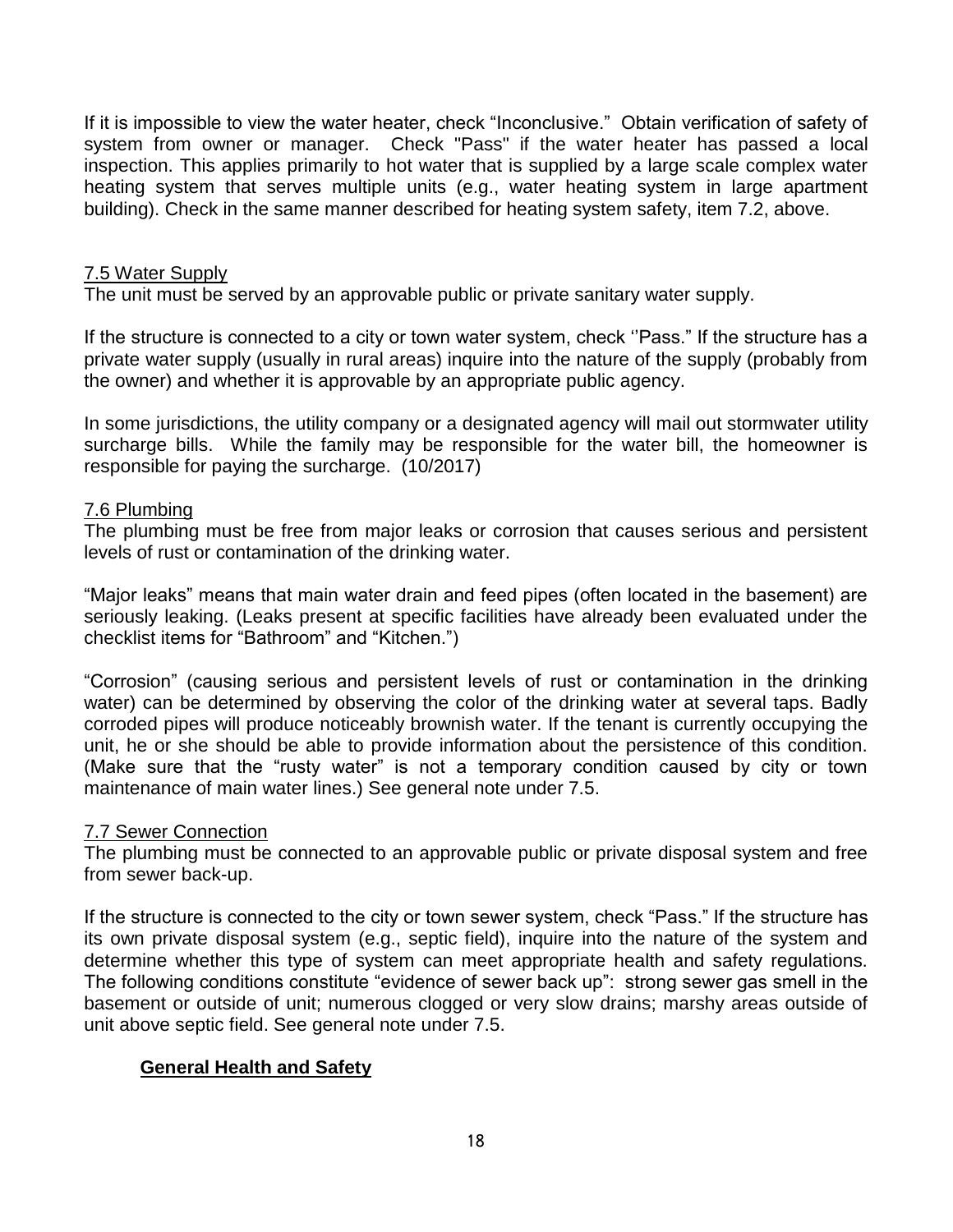## 8.1 Access to Unit

The unit must be accessible without having to go through another unit.

"Through another unit" means that access to the unit is only possible by means of passage through another dwelling unit.

## 8.2 Exits

There must be an acceptable fire exit from this building that is not blocked.

"Acceptable fire exit" means that the building must have an alternative means of exit that meets local or State regulations in case of fire; this could include:

An openable window if the unit is on the first floor or second floor or easily accessible to the ground.

A back door opening on to a porch with a stairway leading to the ground. Fire escape, fire ladder, or fire stairs.

"Blocked" means that the exit is not useable due to conditions such as debris, storage, door or window nailed shut, broken lock. Important note: The HA has the final responsibility for deciding whether the type of emergency exit Is acceptable, although the tenant should assist in making the decision.

#### 8.3 Evidence of Infestation

The unit must be free from rats or severe infestation by mice or vermin. .

"Presence of rats, or severe infestation by mice or vermin" (such as roaches) is evidenced by: rat holes; droppings; rat runs; numerous settings of rat poison. If the unit is occupied, ask the tenant.

The owner shall exterminate vermin and other infestations as may be necessary to keep the premises in a fit and habitable condition; provided, however, that where an infestation is repeated and caused by housekeeping habits that were previously made known to the family by the owner or pest controller, it may be considered a lease violation and cause for eviction. The PHA may also terminate the family's assistance on that basis.

#### 8.4 Garbage and Debris

The unit must be free from heavy accumulation of garbage or debris inside and outside.

"Heavy accumulation" means large piles of trash and garbage, discarded furniture, and other debris (not temporarily stored awaiting removal) that might harbor rodents. This may occur inside the unit, in common areas, or outside. It usually means a level of accumulation beyond the capacity of an individual to pick up within an hour or two.

#### 8.5 Refuse Disposal

There must be adequate covered facilities for temporary storage and disposal of food wastes.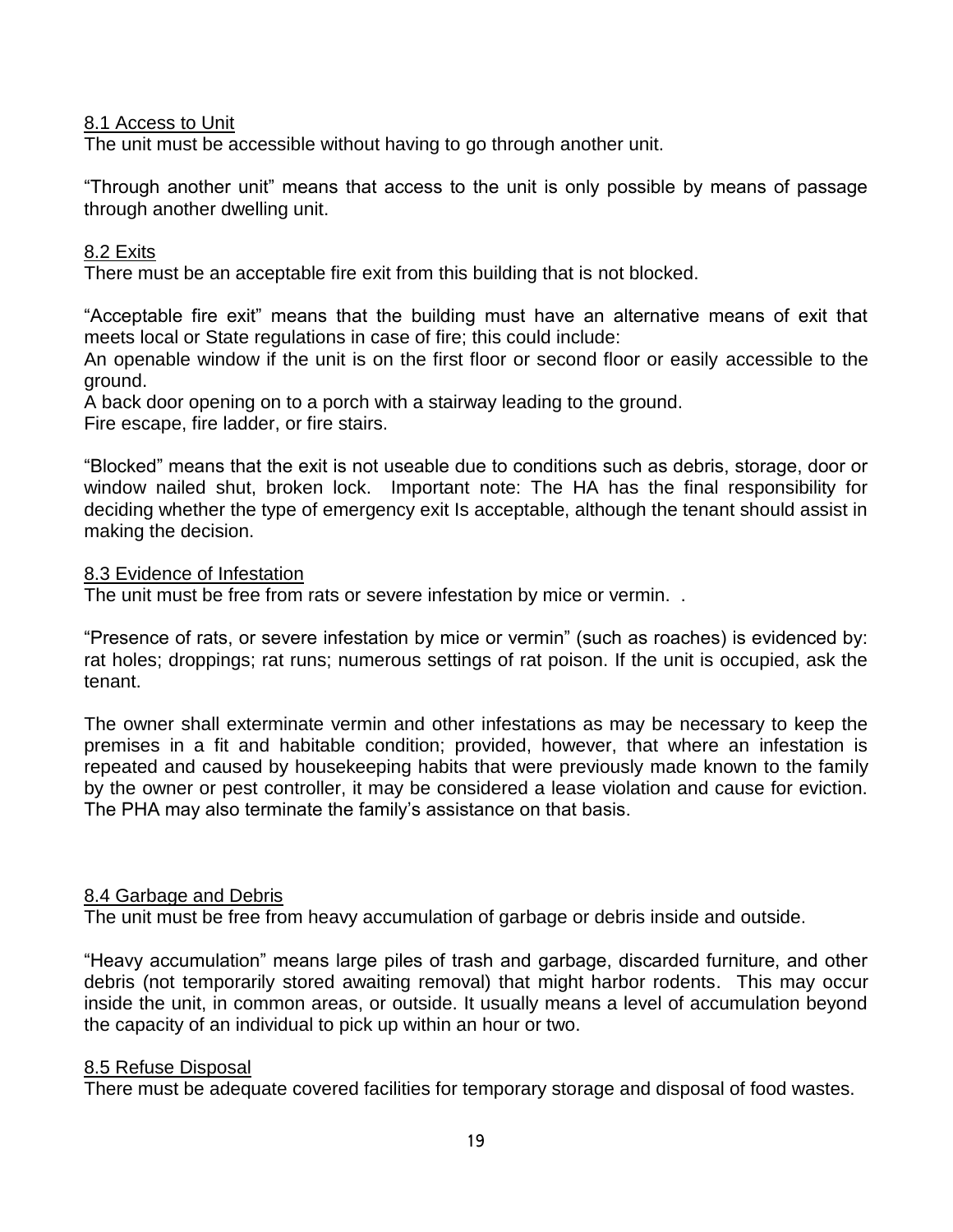"Adequate covered facilities" includes: trash cans with covers, garbage chutes, "dumpsters" (i.e., large scale refuse boxes with lids); trash bags.

# 8.6 Interior Stairs and Common Halls

Must be free from hazards to the occupant.

''Loose, broken, or missing steps'' should fail if they present a serious risk of tripping or falling. **Handrails may be required on both sides** on extended sections of stairs (generally four or more consecutive steps). A railing is required on unprotected heights such as around stairwells. "Other hazards" would be conditions such as bare electrical wires and tripping hazards. **It is the discretion of the inspector to determine if a second handrail is required based on whether or not there is a health and safety issue with having only one handrail.** 

**Additions to HQS:** (additional criteria established to strengthen the HQS requirements)

Modifications for a person with a disability

Modifications or adaptations to a unit due to a disability must meet all applicable HQS and building codes.

Extension for repair items not required by HQS will be granted for modifications/adaptations to the unit if agreed to by the tenant and landlord. The PHA will allow execution of the HAP contract if unit meets all requirements and the modifications do not affect the livability of the unit.

# **G. GENERAL INFORMATION**

**Mail boxes: If the mailbox is damaged and the tenant has a police report, the landlord is responsible for replacing the mailbox. If the family caused the damage or the mailbox is missing, the family is responsible for replacing the mailbox. Mailboxes must be maintained in accordance with the US Postal Service requirements. (10/2017)**

# **H. EMERGENCY REPAIR**

For the complete procedure on how to process an emergency deficiency, please refer to \_**APPENDIX 8**\_.

# **LMHA Procedure for 24 Hour Emergency Inspections**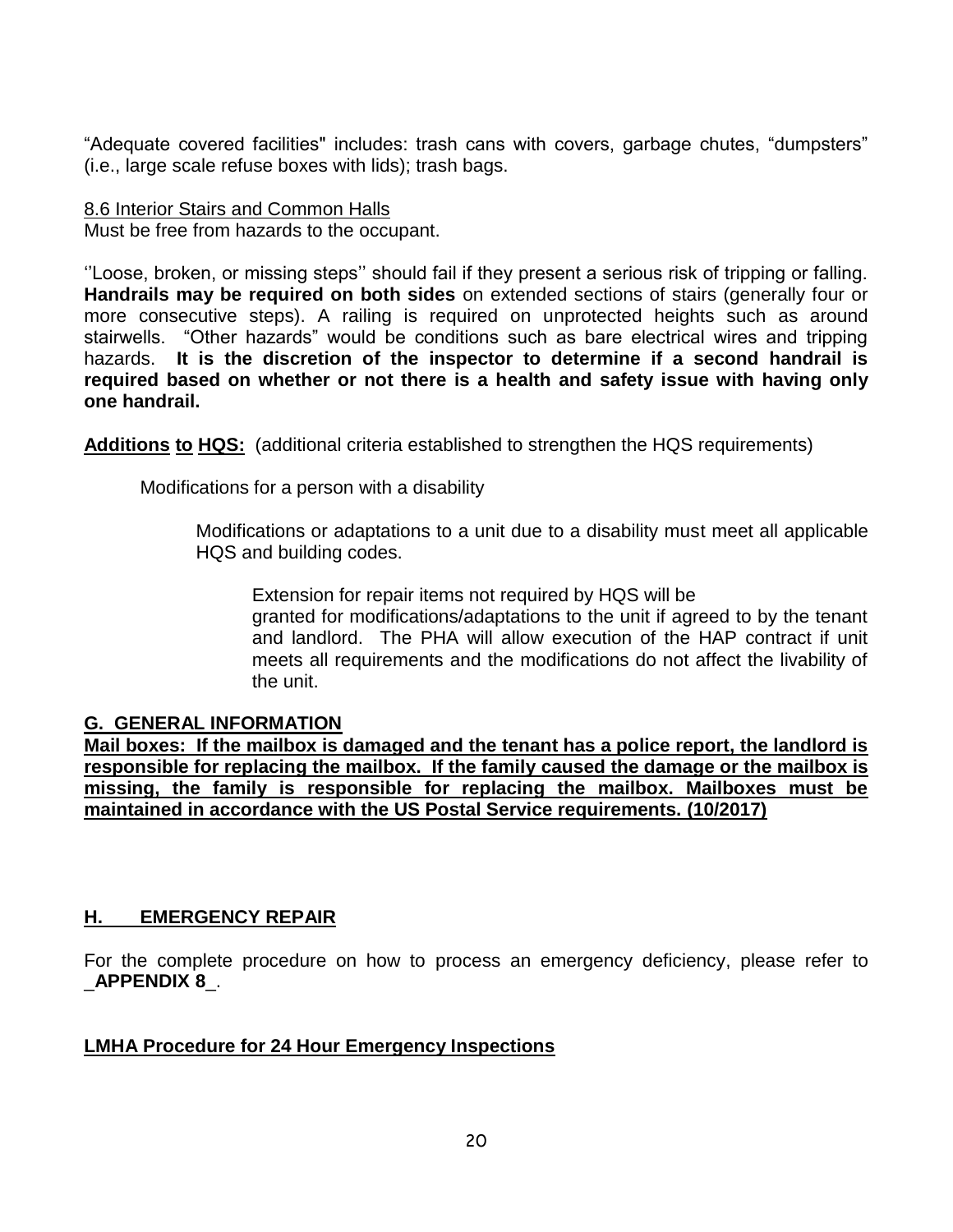- 1. Inspectors will be contacted via phone of emergency inspections or identify emergency inspections during the course of a regular inspection.
- 2. The Inspection Schedulers will create the inspection and notify the inspector.
- 3. If a call is received during the day, i.e. before 4:00pm, the Inspections Scheduler will determine (by consulting an inspector) if the repair is considered "life-threatening". If the repair is deemed to be "life-threatening", then an available inspector will be asked to go to the unit and complete the emergency inspection. If a call is received late in the day (i.e. after 4:00pm), and the repair is deemed 24-hour emergency repair, but not "life-threatening", the emergency inspection will be conducted in the morning of the next business day.
- 4. Inspectors will document the emergency inspection while in the field.
- 5. Only items listed below should be considered a 24-hour emergency. If after the inspection, the item is deemed an HQS violation but does not meet the criteria for a 24 hour emergency, the inspector should write up a special inspection.

# **Emergency Repair Items**

Lack of security for the unit Ceiling in imminent danger of falling Major plumbing leaks or flooding Natural gas leak or fumes Electrical problem which could result in shock or fire No heat (when outside temperature is below 50 degrees Fahrenheit and the temperature inside the unit is below 60 degrees Fahrenheit) Utilities not in service No running water Broken glass where someone could be injured Obstacle which prevents tenant's entrance or exit Lack of functioning toilet when there is only one toilet Inadequate air conditioning serving a special population. \*Special population may be defined as a participant who is elderly, disabled or in need of a reasonable accommodation. The LMHA has discretion when determining if the deficiency is a life-threatening emergency (LTE). **Faulty heating/water heating devices. (3rd degree burns occur at 150 degrees)**

- 6. The "24-Hour Notice of Intent to Terminate Housing Assistance Payments" must be completed upon determination of a 24-hour emergency item present.
- 7. The responsible party for the emergency repair item must be notified by phone, mail and/or in person. The notification may be dropped off at the responsible party's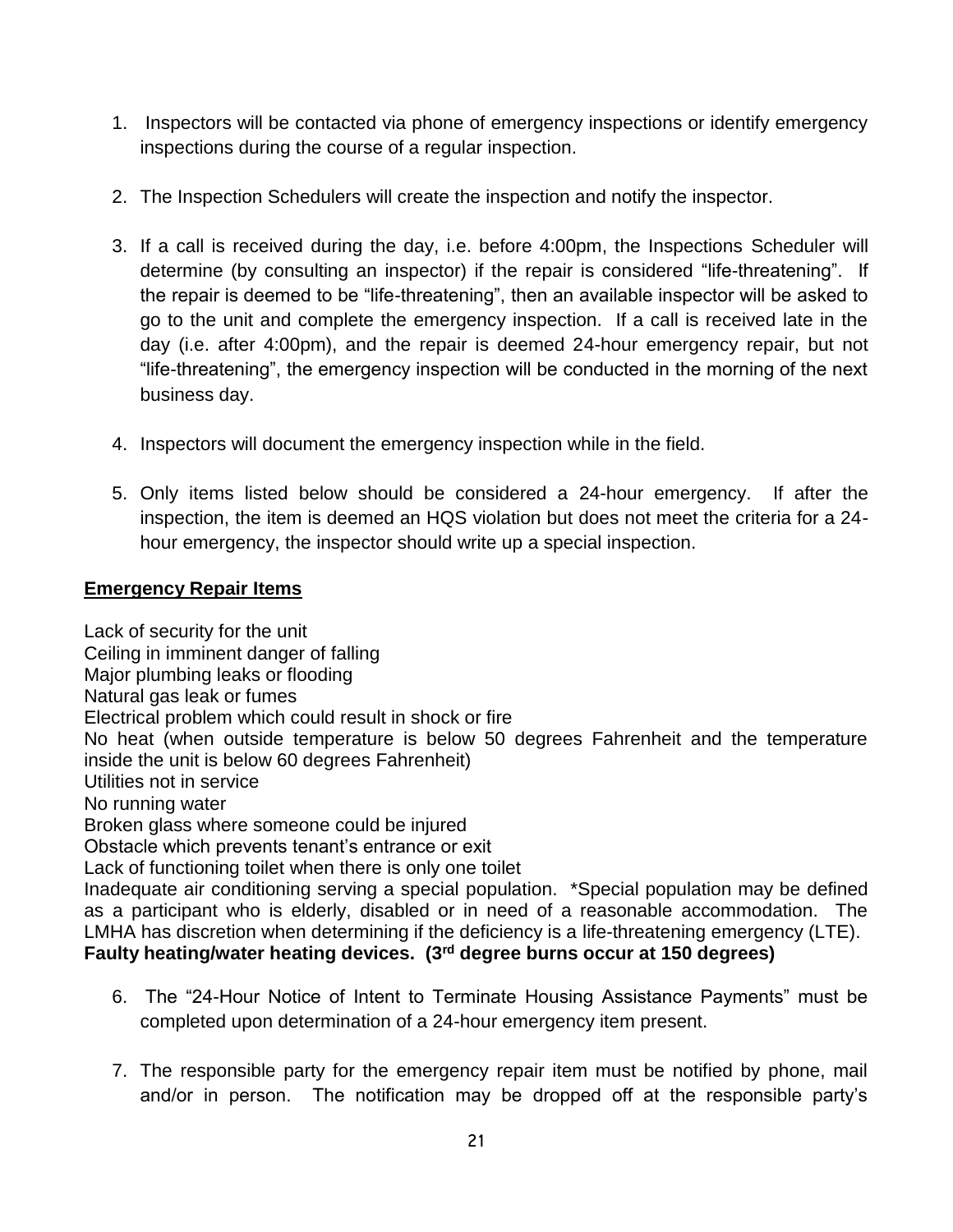residence, if within a reasonable distance. We may also fax or email the notification. Method of notification, time and date should be documented on the 24 hour notice paperwork.

- 8. The repair of the emergency deficiencies must be confirmed as completed by the tenant or landlord no later than the next business day.
	- a. If the next business day is a weekend or holiday, the confirmation must be received by fax, email or voice mail within 24 hours.
- 9. 24-hour emergency inspections which are not completed and/or documentation received in the time allocated or which fail to pass the re-inspection will be terminated the first of the month following the re-inspection.
- 10.Failed 24-hour inspections will not be eligible for further inspections without written documentation by HCVP Inspection Schedulers.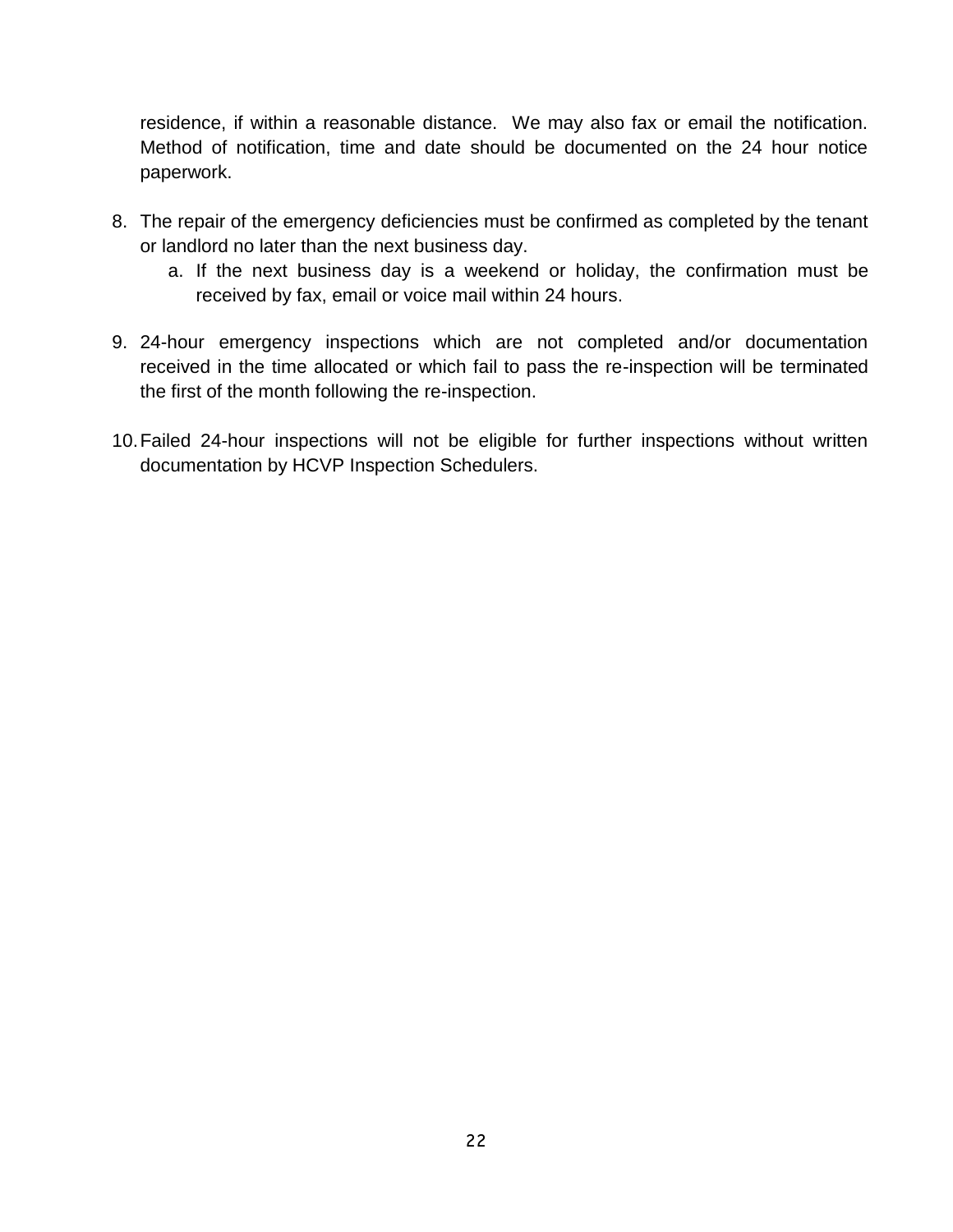# **H. CONSEQUENCES IF OWNER IS RESPONSIBLE (NON-EMERGENCY ITEMS)**

For the complete procedure on how to process an Abatements, please refer to \_**APPENDIX 9**\_.

When it has been determined that a unit on the program fails to meet Housing Quality Standards, and the owner is responsible for completing the necessary repair(s) in the time period specified by the PHA, the assistance payment to the owner will be **abated**.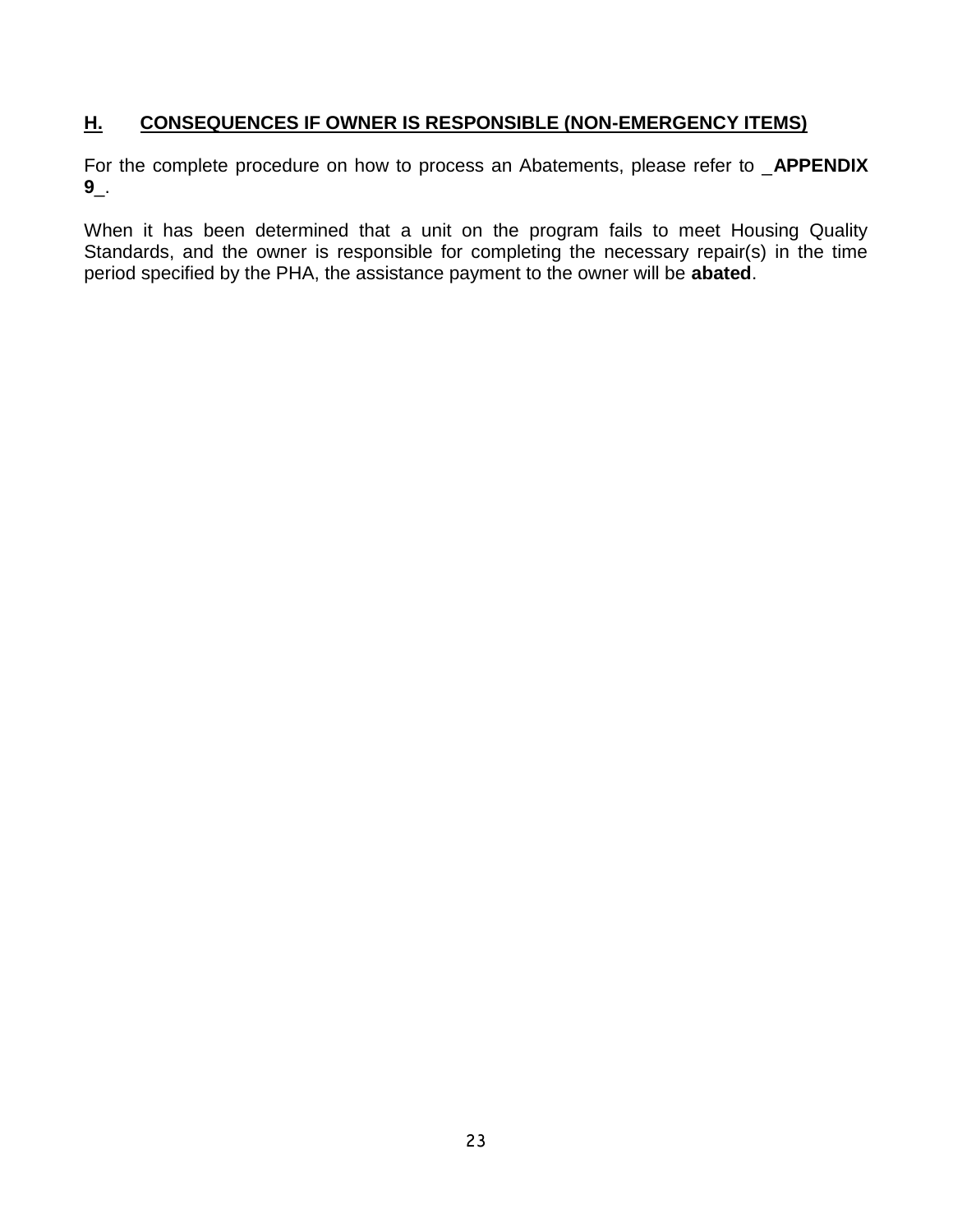The Administrative Assistant – Inspections Scheduler will send a letter notifying the tenant and owner of the failed items. They will have 30 days on non-LTE and 24 hours on LTE.The inspection scheduler has discretion to grant additional days depending when the offices are closed or when there is a staff shortage.

The Administrative Assistant – Inspections Scheduler will send notice of the failed items with a date for a re-inspection 25 – 30 days from the failed inspection date.

If the family is not home on the date of the scheduled re-inspection, we will schedule a second inspection. If the second inspection is after the due date of the repairs, we will not abate at that time. However, if the unit does not pass, the abatement will be effective as of the original abatement date. The family is given one opportunity to reschedule an inspection. If they are not at home, this rescheduled inspection will count as their "one time".

The family may request a different inspection date. However, it cannot be later than the time allowed for repairs to be due (30 days). The abatement date will not change.

If the repairs are not completed within the appropriate time frame, the rent will be abated  $\overline{OS}$ will abate rent for owner repairs and/or terminate assistance for tenant repairs.

The abatement is effective the following day the repairs were due  $(31<sup>st</sup>$  day or the 2 next day following the 24 hour due date). ie. Repairs are due February 19<sup>th</sup>. Abate/terminate will be February 20<sup>th</sup>. (10/2017)

# **Effective Date of Cancel Abatement**

Typically, the cancel abatement is the same date that the unit passed inspection. However, there are times when the tenant or owner certify that repairs are done but we cannot re-inspect right away. If there is an issue with scheduling the inspection in a timely manner, we will use the date the tenant or owner called as certification. If the unit passes, we will cancel the abatement effective the date of the certification. Ie. Tenant called November  $19<sup>th</sup>$  to say items had been repaired. Due to holidays, the schedule was full for approximately one week. The inspection is scheduled for November  $29<sup>th</sup>$  and passes. We would cancel the November 1<sup>st</sup> abatement effective November 19<sup>th</sup>.

#### **Extensions in lieu of abatement**

If the original abatement or termination date is changed, the Administrative Assistant – Inspections Scheduler must obtain supervisor approval.

Occasionally, a landlord or tenant may wish to request an extension on the due date for repairs. The HA will consider such requests if one or more of the following criteria applies.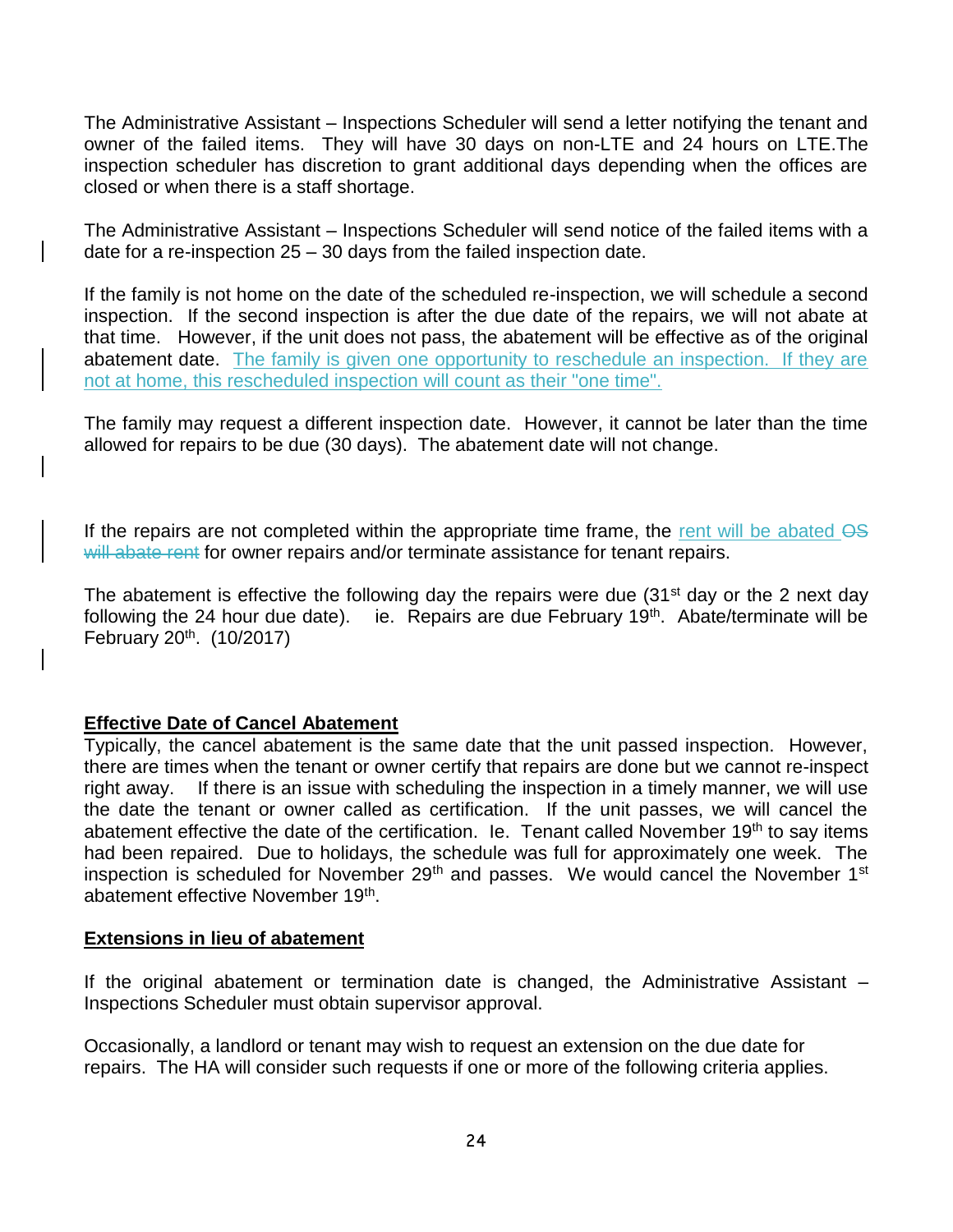- $\circ$  Delay is due to a specific reason such as inclement weather preventing outdoor work from being performed, contractor unable to complete a job until a date beyond the current due date or materials and/or supplies required to make the repair are on back order.
- $\circ$  The responsible party is in the process of obtaining funds (loan) to make the repair and the repair is not life threatening unless the landlord is willing to temporarily relocate the tenant (if landlord responsibility) or the tenant is able to secure temporary housing (if tenant responsibility).
- $\circ$  Failed item(s) are not extensive enough to cause serious harm or injury unless temporary relocation is available.
- o Responsible party has experienced an unexpected medical condition that would prevent him/her from completing repairs timely, or he/she has had death in the family.

Should a landlord or tenant wish to request an extension, the request must meet the following guidelines in order to be considered:

- Request is being made *prior to* the current due date
- Request is submitted in writing, citing specific details such as how long of an extension the landlord or tenant is requesting, as well as why the extension is needed.
- If the delay is due to contractor availability and/or materials that are on back order, the responsible party has provided the HA with proof of this event, such as a written estimate from a contractor or receipts for materials purchased.

In addition to the above, the HA will consider the responsible party's history of HQS practices. If the landlord and/or tenant has had a history of non-compliance, the HA may propose a denial to the extension request.

If approved, extensions are typically granted for a maximum of 30 days depending upon the severity of the issue. The HA will grant the length on an extension on a case-by-case basis.

# **We have added the following language for repairs not completed after the request of an extension has been approved:**

**If the unit does not pass inspection by \_\_\_\_\_\_\_\_\_\_\_, the rent will be abated effective \_\_\_\_\_\_\_\_\_\_. You may request an extension for any deficiencies that may prohibit completion by this date. If an extension is granted, but the repair is not completed by the extension date, the LMHA will recoup the HAP retroactive to the original abatement date. If the rent is abated (Housing assistance payment is not made), the payment will be prorated from the date the unit passes inspection during the abated month. If the**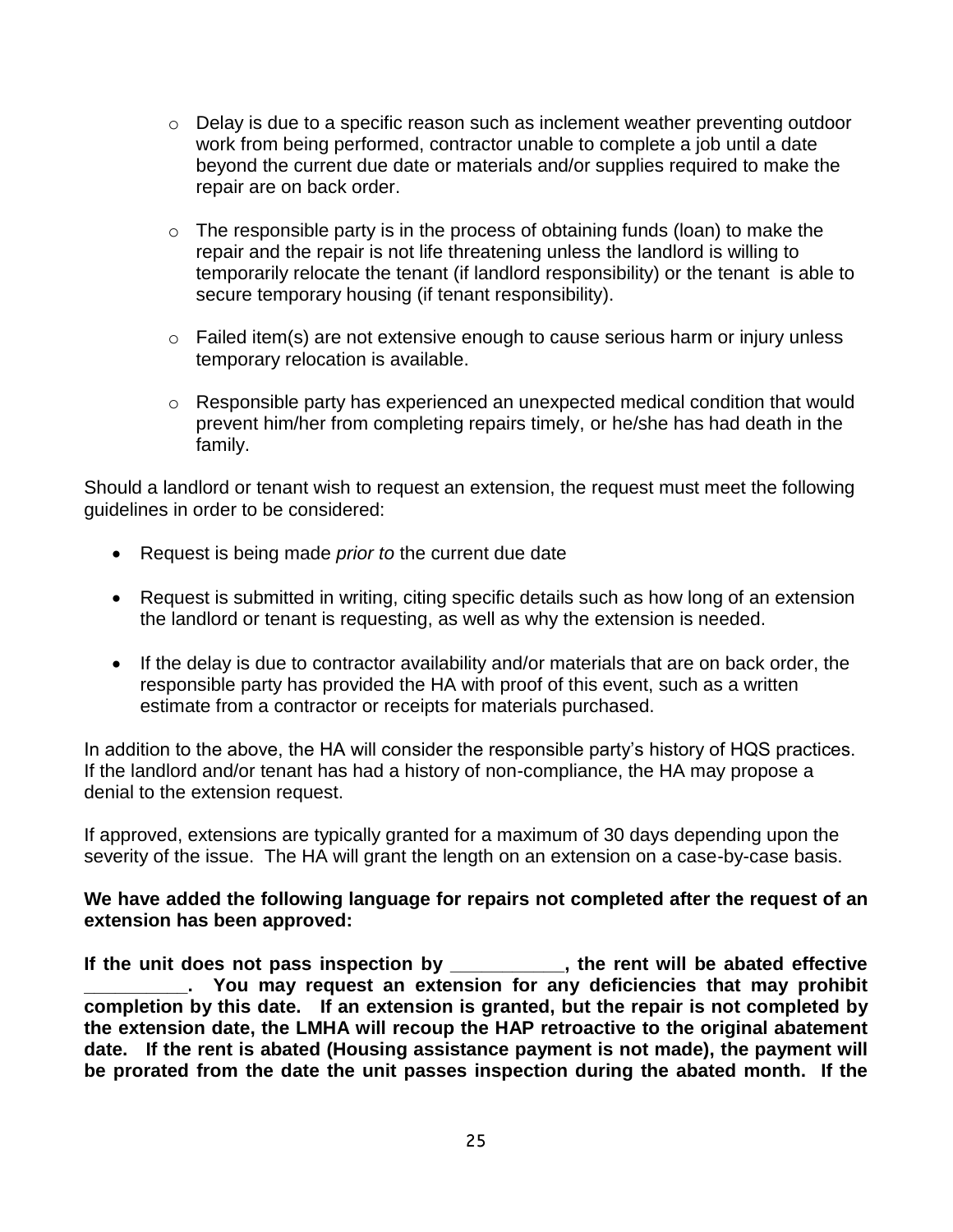**unit does not pass inspection by the end of the abated month, the HAP Contract will be terminated.**

The HQS Repairs Extension Request Form can be found in \_**APPENDIX \_10**\_.

# **I. CONDITIONALS**

There are times when a landlord is unable to make repairs to a unit because of inclement weather. When this occurs, they may request a "conditional" extension. If the request is made after November 1<sup>st</sup>, the Inspection Schedulers can grant the request without the approval of the HCVP Assistant Manager. We will consider the weather, temperature or season at the time. The conditional extension gives the landlord time to make the necessary repairs once the weather permits.

When there is deteriorated paint, the PHA may grant an extension via phone or email for exterior scraping and painting during winter months or to work with contractors schedules providing there is no hazard existing for family.

The landlord will sign an agreement stating they have requested the extension and that they agree to have the repairs done by a specific date, normally in May, or the rent will be abated for June 1st.

For an example of the Conditional Extension Agreement, see **APPENDIX 11** .

# **J. RE-INSPECTION**

LMHA sends notification that the unit did not pass inspection along with the list of items or single item that failed inspection. The notice will include the date we will re-inspect the home. This date will be 25-30 days from the failed inspection.

For the complete procedure on how to re-schedule an inspection, please refer to \_**APPENDIX \_12\_\_.**

# **K. RENT REASONABLE REQUIREMENTS**

Since the rent to owner is limited *primarily* by rent reasonableness, the PHA must demonstrate that the rent to owner is reasonable in comparison to rent for other comparable unassisted units.

We currently use [www.gosection8.com](http://www.gosection8.com/) for rent comparisons. We compare rents to ensure they are reasonable at initial occupancy and/or before we approve a lease, when the owner requests an increase in rent, if there is a 5% decrease in the published FMR and anytime directed by HUD.

For the complete procedure on how to perform rent reasonableness, please refer to \_**APPENDIX \_13\_\_.**